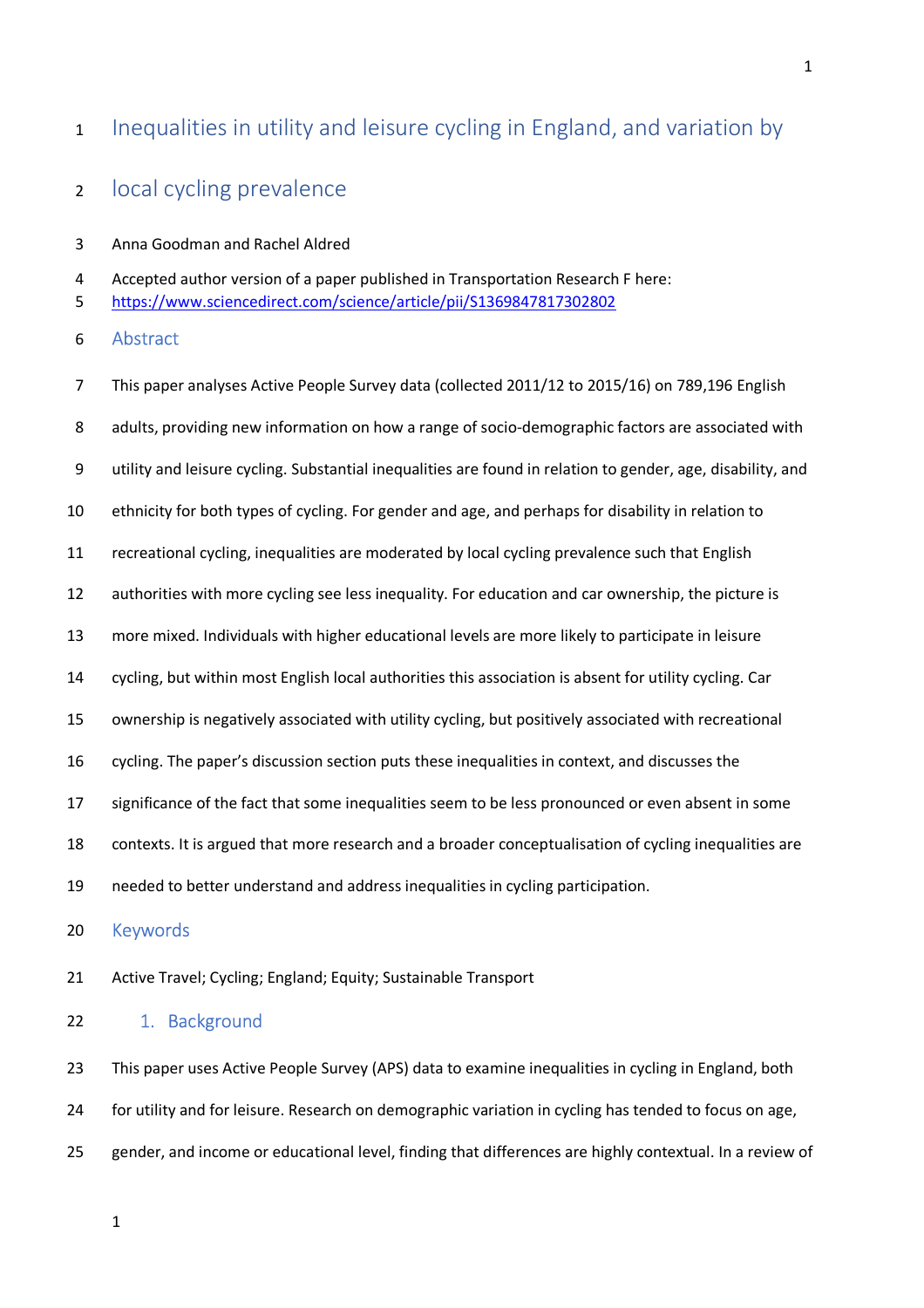1 the literature on cycle commuting, Heinen et al (2010: 69) conclude: 'It appears that the impact of 2 gender on cycling is country specific. […] While a relationship between age and cycling evidently 3 exists, it is unclear whether it is a universal one [and the] relationship between cycling and income is 4 even less clear.' Less research examines other socio-demographic variables. However, studies have 5 found lower transport cycling participation rates among some (but not all) ethnic minority 6 communities in contexts including the Netherlands and USA (Fishman et al 2015, Nehme et al 2016, 7 People for Bikes/Alliance for Biking and Walking 2016).

8 In England, research has focused on age and gender variation in cycling, finding substantial 9 inequalities for both groups in commute and other utility cycling (Department for Transport, 2016; 10 Office for National Statistics, 2014) as well as inequalities in participation by disability (Andrews et al 11 2018). In English local authorities with higher cycling levels, age and gender inequalities are reduced 12 (Aldred et al 2016). Fishman (2016) reports that similar patterns apply across countries, with at the 13 other end of the spectrum mode share for cycling being slightly higher for women than men in the 14 Netherlands. This suggests that places with higher cycling levels have achieved greater success in 15 meeting women's and older people's cycling needs than those places where cycling is lower. 16 Building on such work this paper examines the extent of variation in relation to overall cycling 17 participation by age and gender, and by ethnicity, educational status, car ownership, disability, and 18 co-resident children in a household. There are potential implications for policy – for instance, the 19 extent to which there are lessons to learn about overcoming different inequalities from more 20 successful English cities, and/or from other countries and cities. The paper also moves debates on 21 cycling equity forward by going beyond a focus on cycle commuting to consider all cycling in 22 England, both leisure and utility, and how any inequalities differ between the two types of cycling. 23 Non-commuter and leisure cycling are relatively under-researched (Goodman et al 2013) partly 24 because of a lack of data. In particular, there is little research on demographic correlates of leisure 25 cycling, although it is sometimes hypothesised as a potential route into regular utility cycling (Jones 26 2001). Might movement from leisure to transport cycling help diversify cycling participation, or not?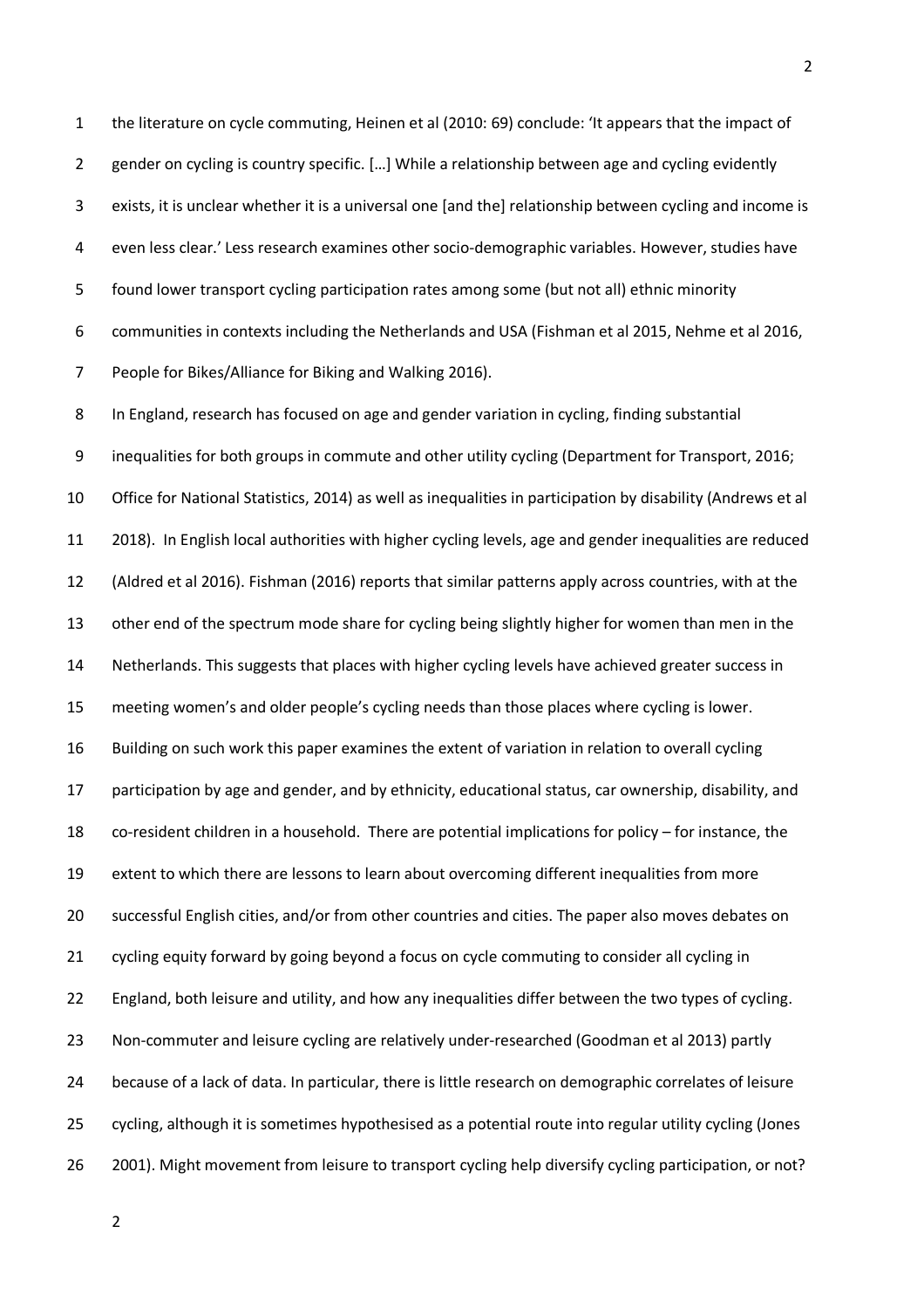1 The analysis here can help to consider the extent to which this is the case – for instance, if

2 recreational cycling is currently more equal than utility cycling.

3 This paper has two broad aims. Firstly, it examines the magnitude of cycling inequality across 4 demographic and socio-economic groups, for total cycling, recreational cycling, and utility cycling. 5 We additionally examine how far any inequalities differ between recreational versus utility cycling. 6 Secondly, we examine how far any inequalities differ with respect to the prevalence of cycling in the 7 local authority in question, testing the hypotheses that inequalities will be lower in local authorities 8 with a higher overall cycle mode share.

9 2. Methods

#### 10 2.1 Data source: Active People Survey

11 We drew on data collected in the Active People Survey (APS), a rolling national survey examining

12 participation in sport and activity among adults in England. APS collects data on around 500 people

13 each year for each local authority in England. The only exceptions are the very small local

14 authorities of City of London and Isles of Scilly, which have an annual sample size of around 80 each,

15 and which we combined with Westminster and Cornwall respectively.

16 APS samples participants using random digit dialling, and administers the survey over the telephone

17 (Sport England, 2017). In households with more than one person aged 16 or over (i.e. eligible to

18 take part in the survey), one respondent was randomly selected using the method described by

19 Rizzo *et al.* (2002). We pooled five years of APS data from October 2011 (when both our cycling

20 outcome variables were first collected) to September 2016. The overall response rate across this

21 period was 26%. After excluding 4% of participants with missing data, this gave a total sample of

22 789,196 adults aged 16-99.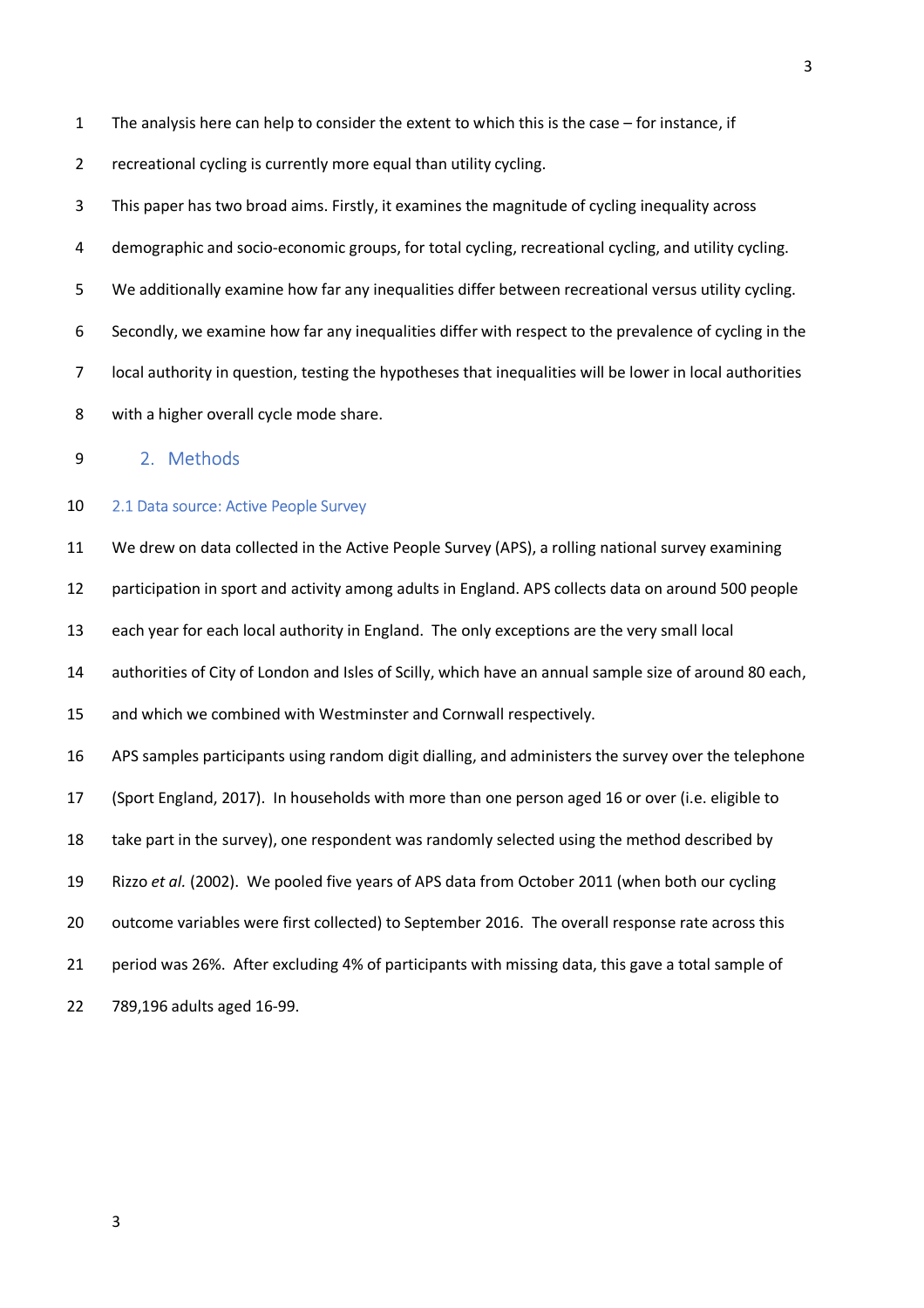#### 1 2.2 Variables

### 2 *Outcomes: Cycling Participation*

3 APS asked all participants 'On how many days in the last 4 weeks have you done any cycling?' 4 Participants who reported any cycling were further asked "Can I ask on how many of those days 5 were you cycling for the purpose of health, recreation, training, or competition not to get from place 6 to place?" From these questions we derived two measures of cycling participation: 7 1. Proportion of adults doing any cycling in the past four weeks. 8 2. Proportion of adults doing any recreational cycling in the past four weeks. 9 3. Inferred proportion of adults doing any utility cycling in the past four weeks. An adult was 10 counted as having done any utility cycling if the number of days they reported of cycling was 11 greater than the number of days reported of recreational cycling. 12 Our measure of utility cycling is expected to underestimate total utility cycling, as it will not capture 13 an individual who engaged in utility cycling for the same number of days that they engaged in 14 recreational cycling. Comparisons with the National Travel Survey (2011-2016), however, indicate 15 that the extent of this underestimation is likely to be modest. For example, the proportion of people 16 estimated to make one or more utility trips per week in APS is 4.6%, very similar to the 4.3% of 17 National Travel Survey participants reporting any past week utility cycling in their travel diary. 18 *Correlates of Cycling Participation*  19 We examined cycling inequalities with respect to the seven participant characteristics listed in Table 20 1: sex; age; ethnicity (white/non-white), physical disability (no/yes), education, household car 21 ownership (no car/any car in household), and whether the participant had a co-resident child aged

22 5-15 (no/yes). We considered that children under 5 were relatively unlikely to be doing much own-23 bicycling, but that children aged 5 and over might have a larger effect on the likelihood of their

24 carers/parents cycling.

25 Highest educational qualification was categorised as 'low' (Levels 1 or 2 (GCSE-level) or below, or 26 'other'), 'medium' (Level 3 (A-Level-equivalent) or apprenticeship), or 'high' (Level 4 upwards). Co-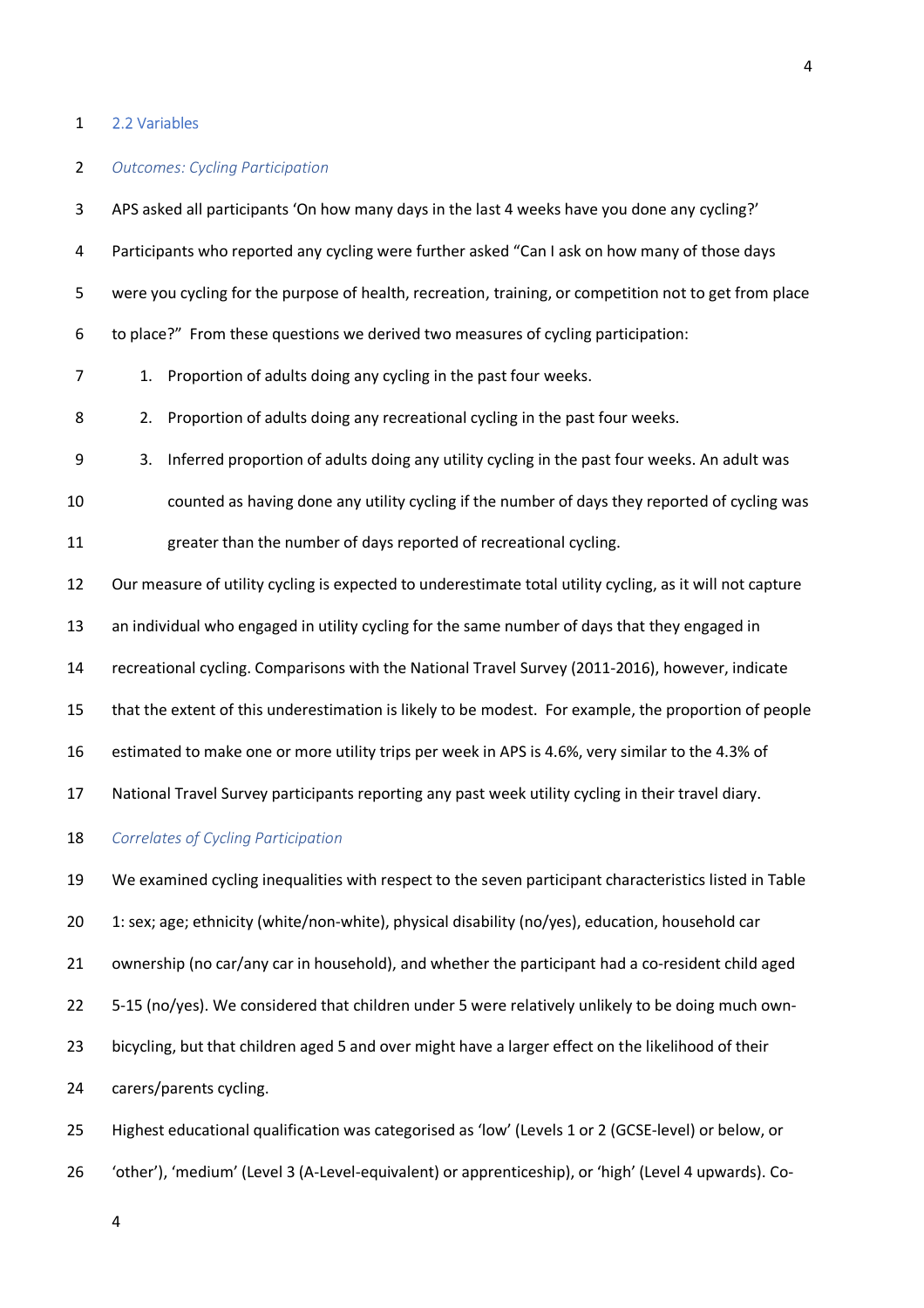1 resident children aged 5-15 were defined as children between those ages who lived in the same 2 household as the participant and were at least 16 years younger than the participant. This latter 3 restriction was put in place to exclude participants living with siblings (e.g. a participant aged 18 4 years living with a sibling aged 15 years).

5 2.3 Statistical analyses

6 Information on sex, age, ethnicity, disability and having a co-resident child was collected in all five 7 years of APS. Data on education was collected on the full sample in 2011/12, and on a random 8 subsample in 2012/13 (50% of participants) and 2013/14 (25%). Data on car ownership was only 9 available on a random 50% of participants in 2011/12. For all seven variables, missing data among 10 those who were asked the relevant question was <2.5%. In our analyses, we excluded the 4% of 11 participants missing data on sex, age, ethnicity, disability or having a co-resident child.

12 For education and car ownership, we further restricted our analyses to participants with data on the 13 variable in question. When making comparisons in relation to having a co-resident child, we

14 restricted our analyses to participants aged 24-58 years, ages between which the proportion of

15 adults with a co-resident child age 5-15 was at least 5%. The dataset does not specify parental

16 relationships between child and adult household members. However, by restricting the age range in

17 this way, we sought a) to limit the potential for residual confounding by age and b) to facilitate

18 interpretation by restricting our comparisons to households where the child in question could

19 generally be expected to be the offspring of the adult, as opposed to a grandchild.

20 To address our first aim, we present national data for England on the cycling participation of 21 different groups and the associated prevalence ratio. We did this for each of the seven participant

22 characteristics of interest, for each of the three cycling outcomes in turn. We estimated prevalence

23 ratios using Poisson regression with robust standard errors (Zou, 2004). We chose this in preference

24 to logistic regression because the latter does not provide a good approximation of the relative risk

25 for common outcomes. In calculating the prevalence ratios, we adjusted for the participant's sex,

26 age, and ethnicity. To assess the potential effect of mutual adjustment for all seven characteristics,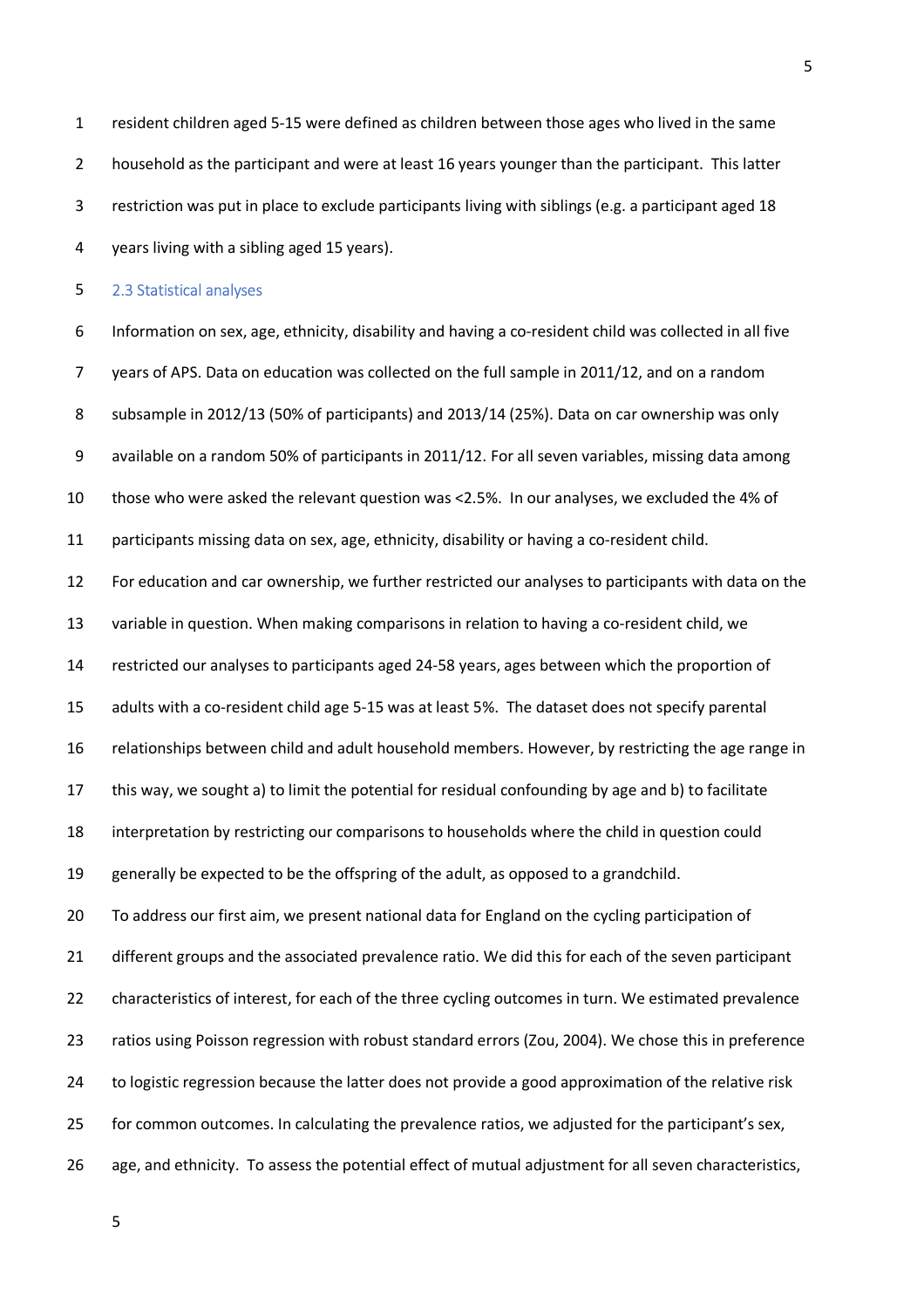1 we repeated our analyses restricted to the 10% of participants who had been asked questions on 2 education and car ownership.

3 After first calculating prevalence ratios separately for recreational and utility cycling, we then 4 examined whether there was evidence of a difference in cycling inequalities between these two 5 forms of cycling. To do this, we appended together two copies of our dataset with 'cycling for 6 recreation' as the outcome in one and 'utility cycling' as the outcome in the other. We then tested 7 for interactions between the participant characteristic in question and whether the cycling outcomes 8 was recreational or utility cycling, adjusting for the clustering of two records within each participant. 9 To address our second aim, we examined the association between overall cycling participation (the 10 predictor) and the magnitude of any inequality of cycling (the outcome) at the level of the local 11 authority. To do this we calculated for each local authority separately a) the proportion of 12 individuals doing any cycling in the past four weeks and b) the prevalence ratio for cycling 13 participation for the participant characteristic and cycling measure in question, adjusted for sex, age, 14 and ethnicity. We then used linear regression to examine the association between these two 15 variables, with local authorities as our units of analyses. 16 For each characteristic, we restricted our analyses to the subset of local authorities that contained at 17 least three individuals in every cell – for example, when looking at gender differences, we required 18 there to be at least three female cyclists and three male cyclists for each of our three cycling 19 outcomes in the local authority in question. Only 36/324 local authorities met this criterion in 20 relation to car ownership (versus 155-324 for the other six characteristics), and we therefore did not 21 examine car ownership in relation to our second aim. 22 All our analyses took account of the fact that the APS sample is stratified by local authority. APS 23 provides weights that adjust for differential response rates by gender, age, working status, ethnicity, 24 size of household, and occupational social class. Different weights are provided for analysis at the 25 local authority and at the national level, and are suitable for combination across years. We applied 26 these weights such that, when each local authority was weighted equally when conducting analyses

6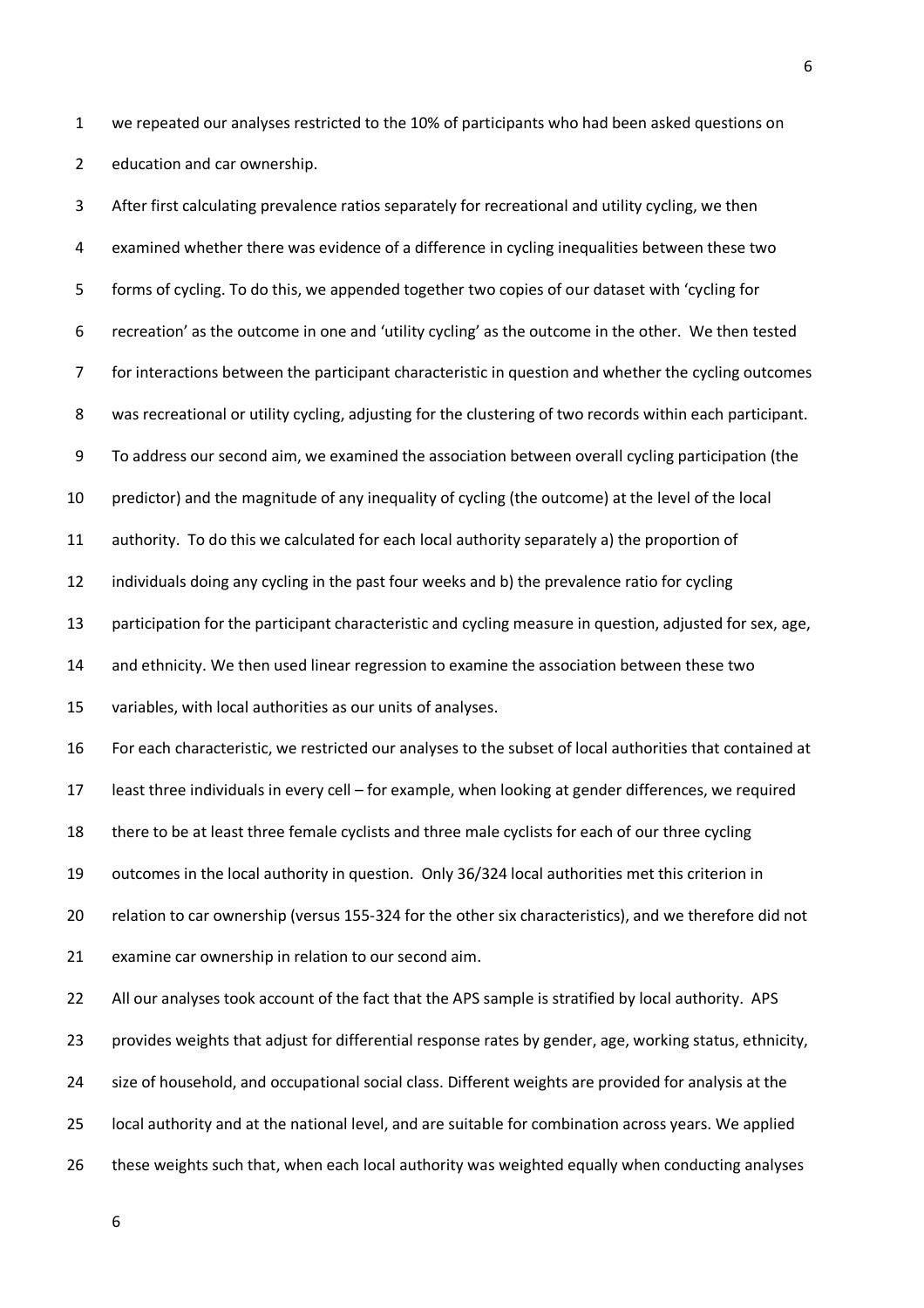1 at the level of local authorities, whereas each local authority was weighted by its population size 2 when conducting analyses at the national level. All analyses used Stata 14.1.

#### 3 3. Results

#### 4 3.1 Inequalities with respect to gender and age

5 As shown in Table 2, there were marked inequalities nationally in cycling participation by sex, with 6 women approximately half as likely to have done any cycling in the past four weeks as men (adjusted 7 prevalence ratio 0.49). Looking at recreational versus utility cycling separately, there were large 8 gender inequalities for both but a larger difference for utility cycling (prevalence ratio 0.42 versus 9 0.51 for recreational cycling, p<0.001 for interaction). There were marked inequalities in cycling 10 participation by age, with the probability of doing any cycling declining rapidly after age 50. Once 11 again, there was evidence that the pattern of the decline with age differed between recreational 12 cycling utility cycling.

13 Specifically, utility cycling decreased steadily with older age, whereas recreational cycling peaked 14 among participants in their forties before then declining at older ages. This middle-aged peak in 15 recreational cycling seemed to be mediated by having a co-resident child age 5-15: after adjusting 16 for having a child, the prevalence ratio for recreational cycling attenuated among individuals in their 17 thirties and forties, and became similar to that seen age 16-29 (see Appendix 1). Otherwise, the 18 prevalence ratios shown in table 2 for sex and age were very little changed after additionally 19 adjusting for disability, having a child, education and having a household car. 20 Table 3 examines how the representation of female cyclists and older cyclists varied between local

21 authorities with lower versus higher overall levels of cycling. As Table 3 shows, there was strong 22 evidence of a positive association between the prevalence ratio for female versus male cycling and 23 the overall cycling prevalence, i.e. female representation increased in local authorities with higher 24 cycling levels. This is illustrated by the black line in Figure 1A, which shows that the prevalence ratio 25 for females doing any cycling rose from an average of 0.38 in local authorities in which ≤10% of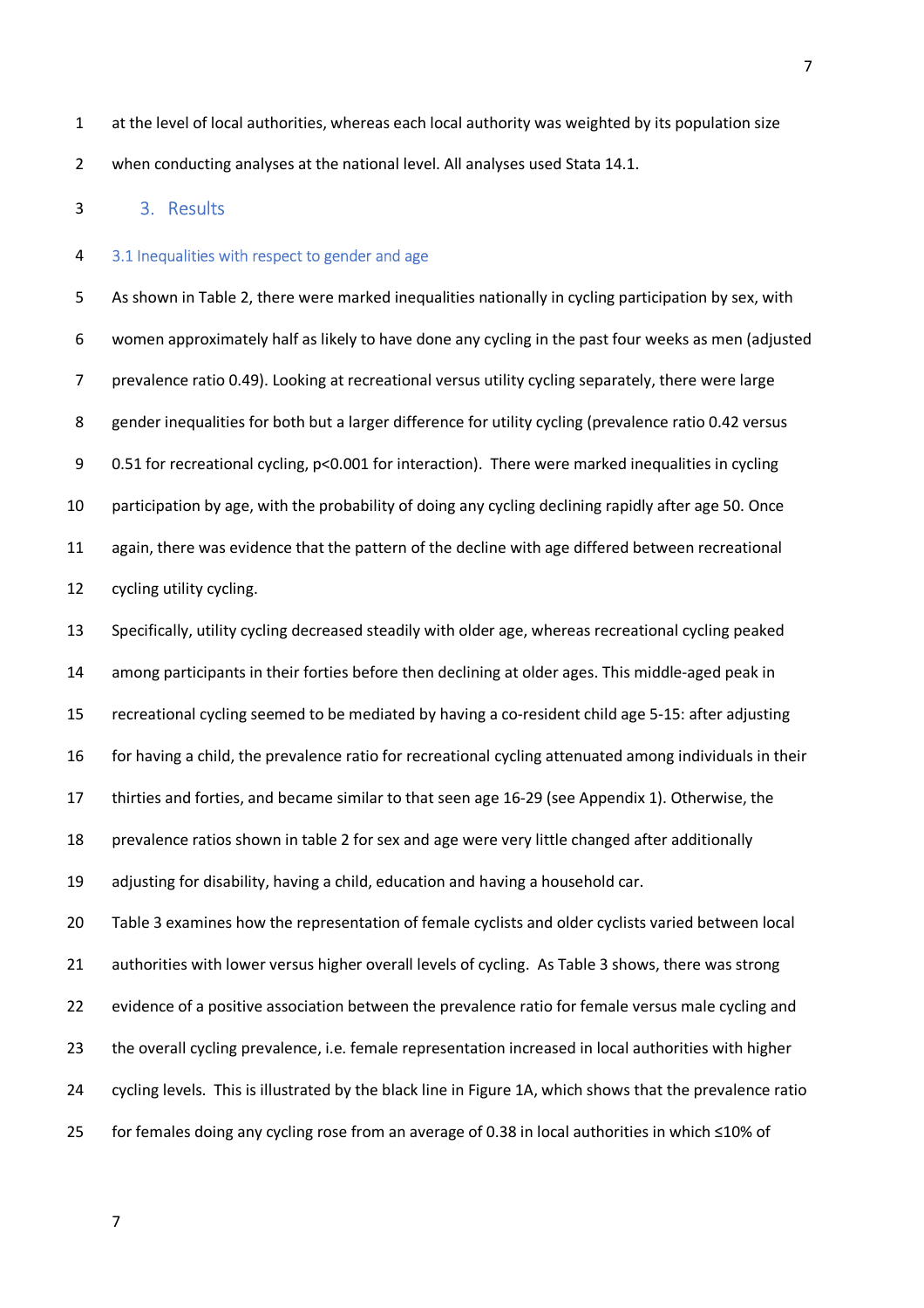1 adults had cycled in the past four weeks to 0.61 in local authorities in which 20%+ of adults had 2 cycled.

3 Moreover, as the overall level of cycling increased, female representation increased faster for utility 4 cycling than for recreational cycling, narrowing the difference between these two types of cycling 5 (p<0.001 for interaction; compare blue versus red lines in Figure 1A). Similar findings were observed 6 with respect to older cyclists: the representation of older cyclists increased in local authorities with a 7 higher overall cycling prevalence, and the prevalence of this increase was somewhat stronger for 8 utility cycling than for recreational cycling.

9 Yet despite this increasing representation of females and older people, large gender and age gaps 10 remained even in the local authorities with the highest overall cycling levels. Nationally, the 11 prevalence ratio for female cycling was below 1 in all English local authorities (range 0.25-0.91). The 12 prevalence ratio for cycling by older people (aged 50+) was well below 1 in all English local 13 authorities (range 0.21-0.77).

14 3.2 Inequalities with respect to other demographic and socio-economic characteristics

15 Non-white individuals were around half as likely as white people to have cycled in the past four 16 weeks (Table 2). These results changed very little after adjusting for additional characteristics (see 17 Appendix 1), and the same was true for all other results discussed in this section except where 18 otherwise indicated. The ethnic difference was larger with respect to recreational cycling than for 19 utility cycling, although marked differences were observed for both. There was no evidence that the 20 underrepresentation of non-white individuals varied according to overall cycling levels in the local 21 authority (Table 3; Figure 1C). This analysis was however less well powered than other contrasts 22 presented in Table 3 because of the small non-white population in many local authorities. 23 People with a physical disability were around half as likely to have cycled in the past four weeks, and 24 this effect was very similar for recreational and utility cycling (Table 2). In comparisons across local 25 authorities, there was some evidence that the representation of disabled individuals among 26 recreational cyclists increased in local authorities with higher overall cycling levels, whereas the

8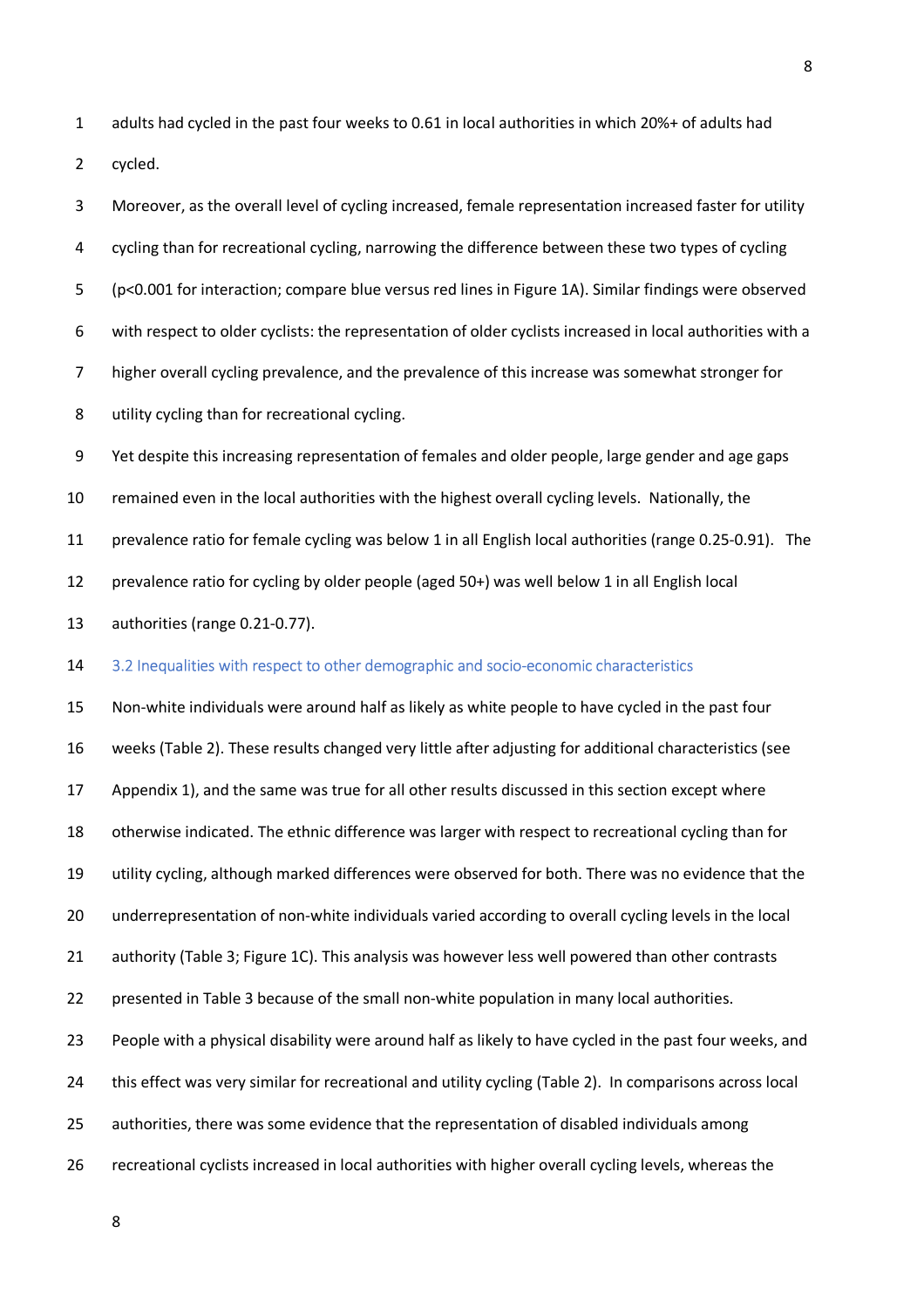1 opposite trend was observed with respect to utility cyclists (p=0.009 for interaction). Regardless of 2 the overall level of cycling in the local authority, the average prevalence ratio for cycling among 3 people with a disability was far below parity (Figure 1D).

4 Individuals with a co-resident child aged 5-15 were considerably more likely to have cycled 5 recreationally in the past four weeks, and were also somewhat more likely to have cycled for utility 6 purposes (Table 2). There was a trend towards the magnitude of this difference becoming smaller in 7 local authorities with a higher prevalence of cycling, although this was only marginally statistically 8 significant (p=0.05, Table 3).

9 A lower level of education was progressively associated with a lower probability of having cycled for 10 recreational purposes in the past four weeks (Table 2), and there was no evidence that this effect 11 varied according to the overall prevalence of cycling in the local authority (Table 3). In the national 12 analyses, lower education was also associated with a lower probability of having cycled for utility 13 purposes in the past four weeks (prevalence ratio 0.76, 95%CI 0.72 - 0.80, for those with 14 low/medium education versus high education). Interestingly, however, this association was not 15 evident in analyses at the level of local authorities: across the 317 local authorities included in Table 16 3, the average prevalence ratio for those with low/medium versus high education was 1.06 (95%CI 17 0.98 - 1.13).

18 This contrasted with the findings for all other variables considered, for which the association at the 19 national level was qualitatively similar to the average across local authorities. The explanation for 20 the discrepant findings is that there exists a fairly strong association between utility cycling and 21 education at the level of the local authority, with higher average levels of education observed in 22 high-cycling places like Cambridge, Oxford and York (r=0.46 for correlation between % utility cycling 23 and % with high education across the 317 local authorities included in Table 3). This creates an 24 association between education and utility cycling at the national level that is not observed within 25 most local authorities. Indeed, individuals with low or medium education were in fact slightly *more* 26 likely to have engaged in utility cycling in local authorities with average or below-average levels of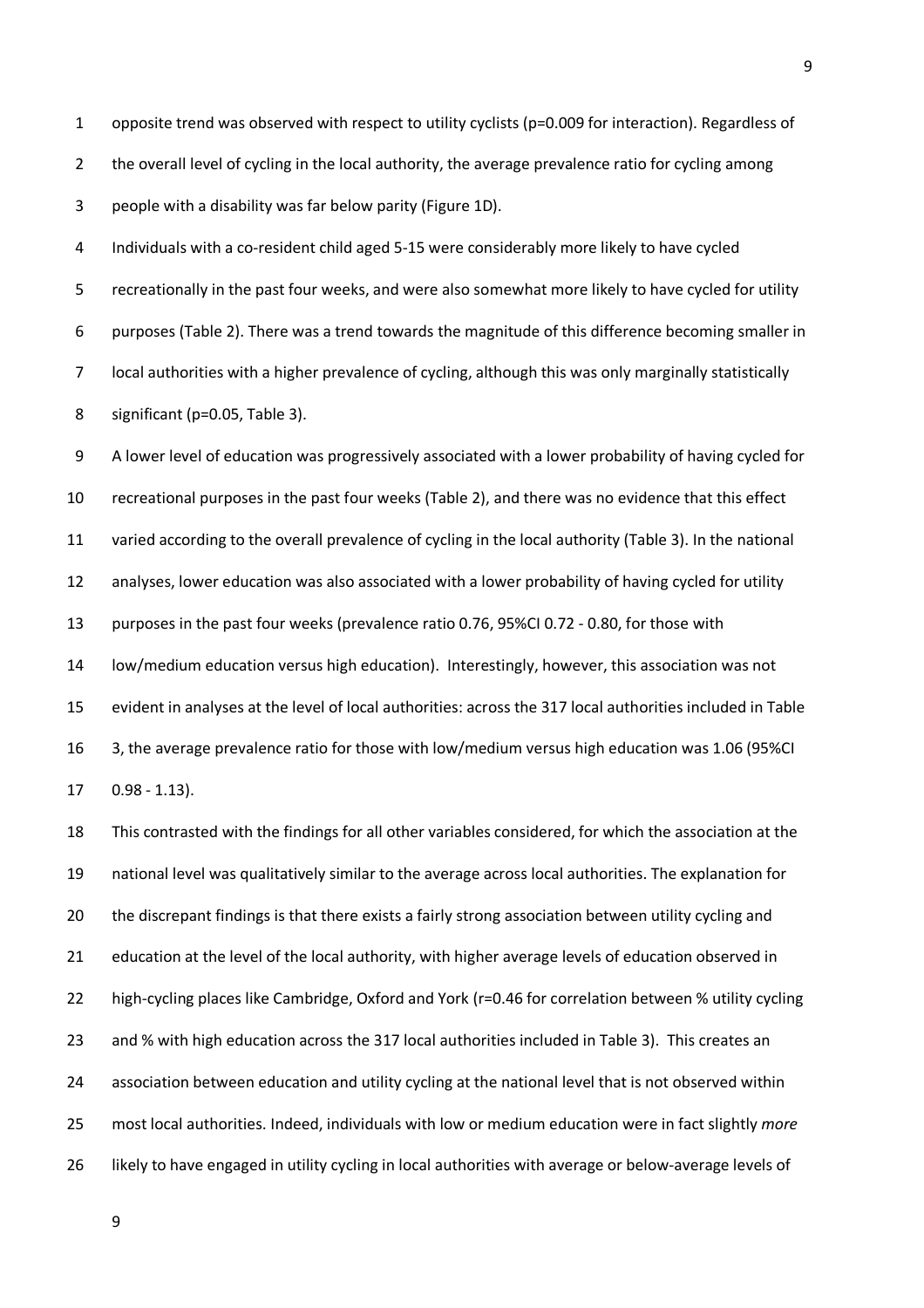1 cycling. Only in those local authorities with the highest levels of cycling were individuals with high 2 education more likely to have cycled for utility purposes in the past four weeks.

3 Finally, having a car in the household was associated with a higher probability of having done 4 recreational cycling in the past four weeks, and a lower probability of having done utility cycling 5 (Table 2). This association in relation to recreational cycling attenuated slightly after adjusting for 6 educational level, but nevertheless remained large (prevalence ratio 1.43, see Appendix 1). Because 7 data on car ownership was not available for most participants, it was not possible to examine how 8 these associations varied in relation to the overall level of cycling in the local authority.

9 4. Discussion

#### 10 4.1 Summary of findings

11 We observed notable differences in the probability of cycling across demographic groups, with past-12 month cycling being independently predicted by being male, younger, white, without a physical 13 disability, more educated, and living with a child age 5-15. These effects were all observed for both 14 recreational and utility cycling, but there was often evidence of larger differences for one type of 15 cycling than the other: e.g. utility cycling showed larger differences in terms of gender and age, but 16 recreational cycling showed larger differences in terms of ethnicity and having a child age 5-15. 17 In the case of car ownership, the nature of the association with recreational versus utility cycling was 18 qualitatively as well as quantitatively different: having a car in the household is positively associated 19 with recreational cycling but negatively associated with utility cycling.

#### 20 **Comparisons across local authorities**

21 In line with Aldred et al (2016), the magnitude of the inequality by age and gender was smaller in 22 local authorities with higher overall cycling levels. This was particularly noticeable in relation to 23 utility cycling (i.e. the type of cycling that showed larger age and gender differences). Nevertheless, 24 even in local authorities with relatively high levels of cycling, marked age and gender differences 25 were still apparent. Otherwise there was generally no evidence that the magnitude of inequalities 26 reduced in local authorities with a higher prevalence of cycling, with the exceptions of weak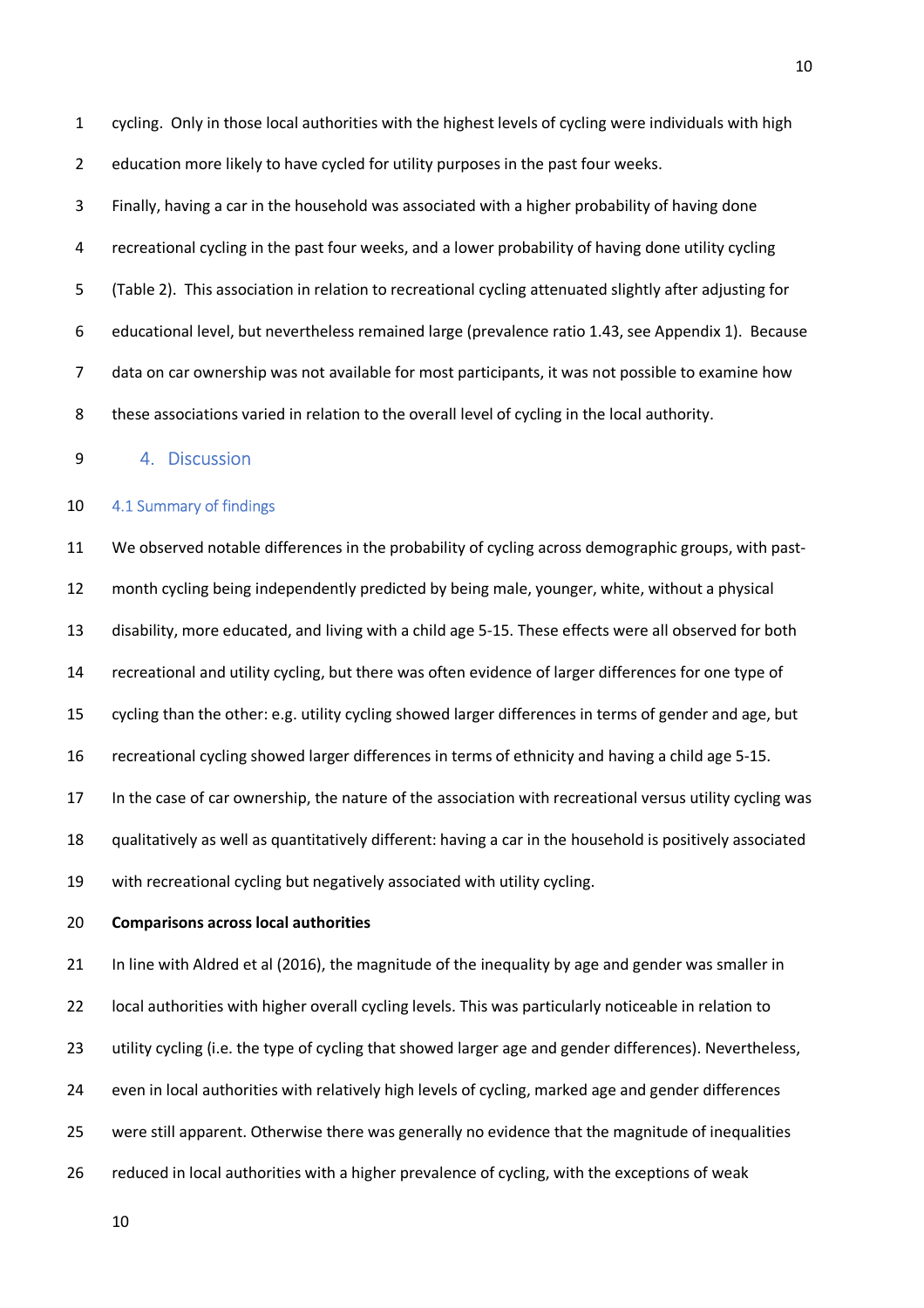1 evidence that this was true in relation to recreational cycling and having a disability, and in relation

2 to total cycling and having a co-resident child.

3 With respect to education, the national association between higher education and a higher 4 probability of doing utility cycling was largely driven by the fact that cycling levels were higher in 5 local authorities with a higher average level of education (e.g. Cambridge and Oxford). Within local 6 authorities, this association was not systematically observed: indeed, in most local authorities the 7 association was reversed and there was a trend for less educated people to have a higher cycling 8 level. Only in the local authorities with the highest cycling levels (again, such as Cambridge and 9 Oxford) did the within local authority pattern of cycling match the national picture of higher 10 education being associated with higher cycling.

### 11 4.2 Gender and age differences in cycling

12 Gender and age are two dimensions of equity that have been relatively well studied previously (e.g. 13 Aldred et al 2016, 2017). Patterns found previously in relation to commuting were replicated here, 14 with higher-cycling local authorities showing more gender and age diversity in cycling. However, this 15 does not necessarily mean that growth in cycling will automatically bring more age and gender 16 equity (Aldred et al 2016). Our data did not span a long enough time period to reliably investigate 17 this, unfortunately.

18 Nonetheless, we see clear evidence that in England, authorities exist with greater age and gender 19 equity in both leisure and utility cycling, including by gender up to parity and by older age up to a 20 prevalence ratio of 0.77. These authorities have a comparatively high overall level of cycling. 21 Presumably, they are places where people in general are better supported to cycle - whether by 22 infrastructure and/or culture. This support is particularly important in encouraging women and older 23 people to cycle, whereas in most of England these groups may be disproportionately excluded, for 24 instance by stronger preferences for higher quality infrastructure (Winters and Teschke 2010). While 25 generally the gender gap is greater for utility than leisure cycling, as all cycling grows, female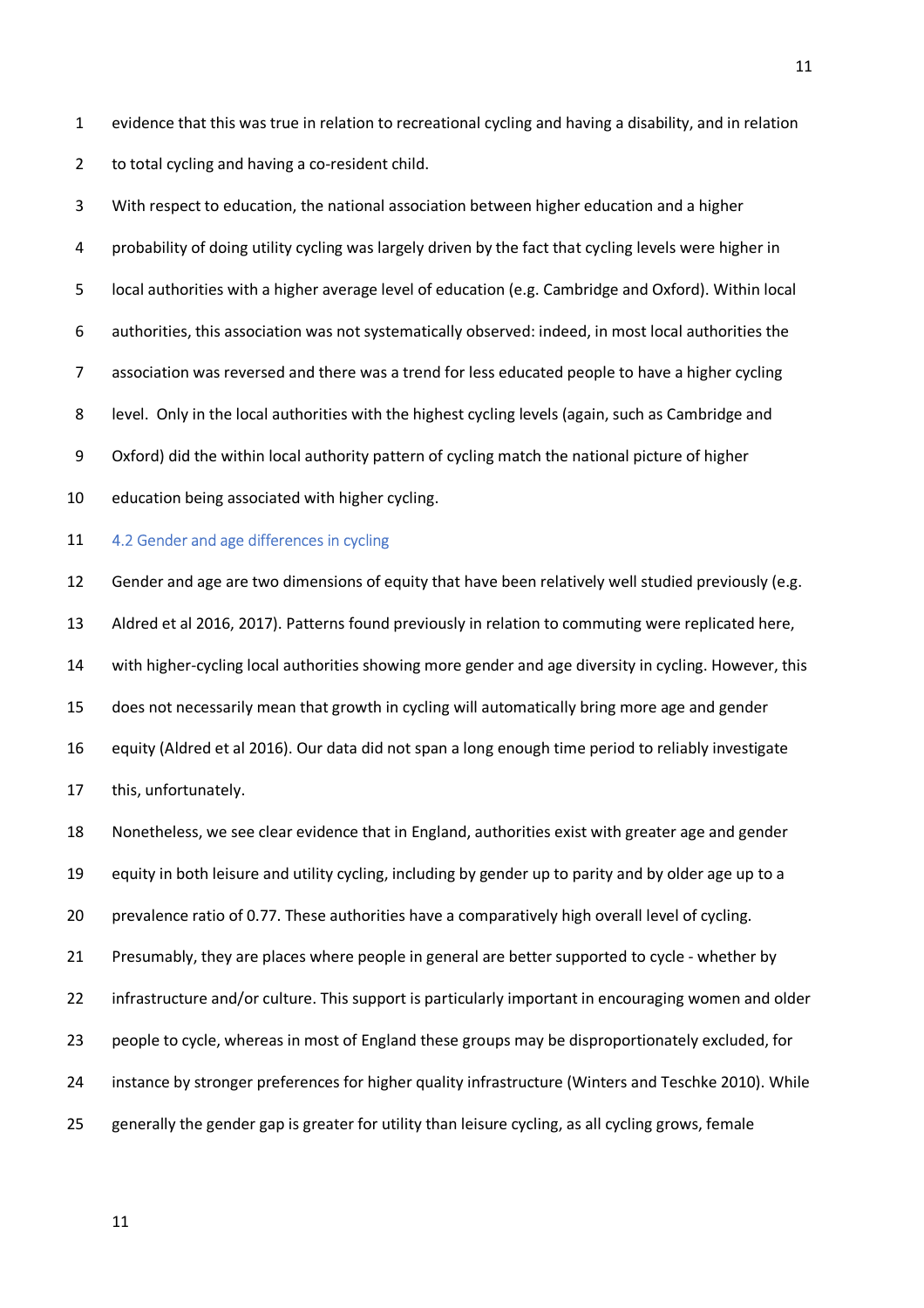1 representation in utility cycling grows faster than for leisure cycling. In other words, these are also 2 places where female utility cycling is relatively well supported.

3 Recreational cycling peaked in middle age, and this increase between young adults and middle-aged 4 adults seem to be explained by the presence of a co-resident child aged 5-15. In other words, the 5 reason why middle-aged people are more likely to participate in recreational cycling than younger 6 adults is that they are more likely to have a child in the household. Potentially, adults with young 7 families might constitute a 'new market' open to utility cycling (Jones 2001). In high-cycling countries 8 riding with children is an attractive and flexible alternative to motorised transport (Eyer and Ferreira 9 2015). However, utility cycling with children is likely to require particularly high-quality infrastructure 10 and supportive cultural norms (Aldred 2016), so this is probably not yet a 'near market' in much of 11 the UK. Indeed, the slight decline in relative cycling participation among people with a child aged 5- 12 15 in the household as cycling increases suggests that current (infrastructural/cultural/policy) 13 support for cycling is currently not at such a standard, even in the 'best' English contexts.

14 4.3 Association of other demographic factors with cycling

15 *Ethnicity* 

16 Within the UK, there has been little discussion of cycling and ethnicity; partly because survey 17 samples often include relatively few non-white individuals which limits any ability to make 18 comparisons. In our unusually large sample size, we found a lower participation of non-white people 19 in cycling; non-white people being around half as likely as white people to have cycled in the past 20 four weeks. This relationship was stable, changing little when adjusting for additional characteristics, 21 and not varying between low-cycling local authorities and higher-cycling authorities. The disparity 22 between non-white and white people was higher for recreational cycling, suggesting that 23 encouraging existing recreational riders into utility cycling will do nothing to reduce this inequality.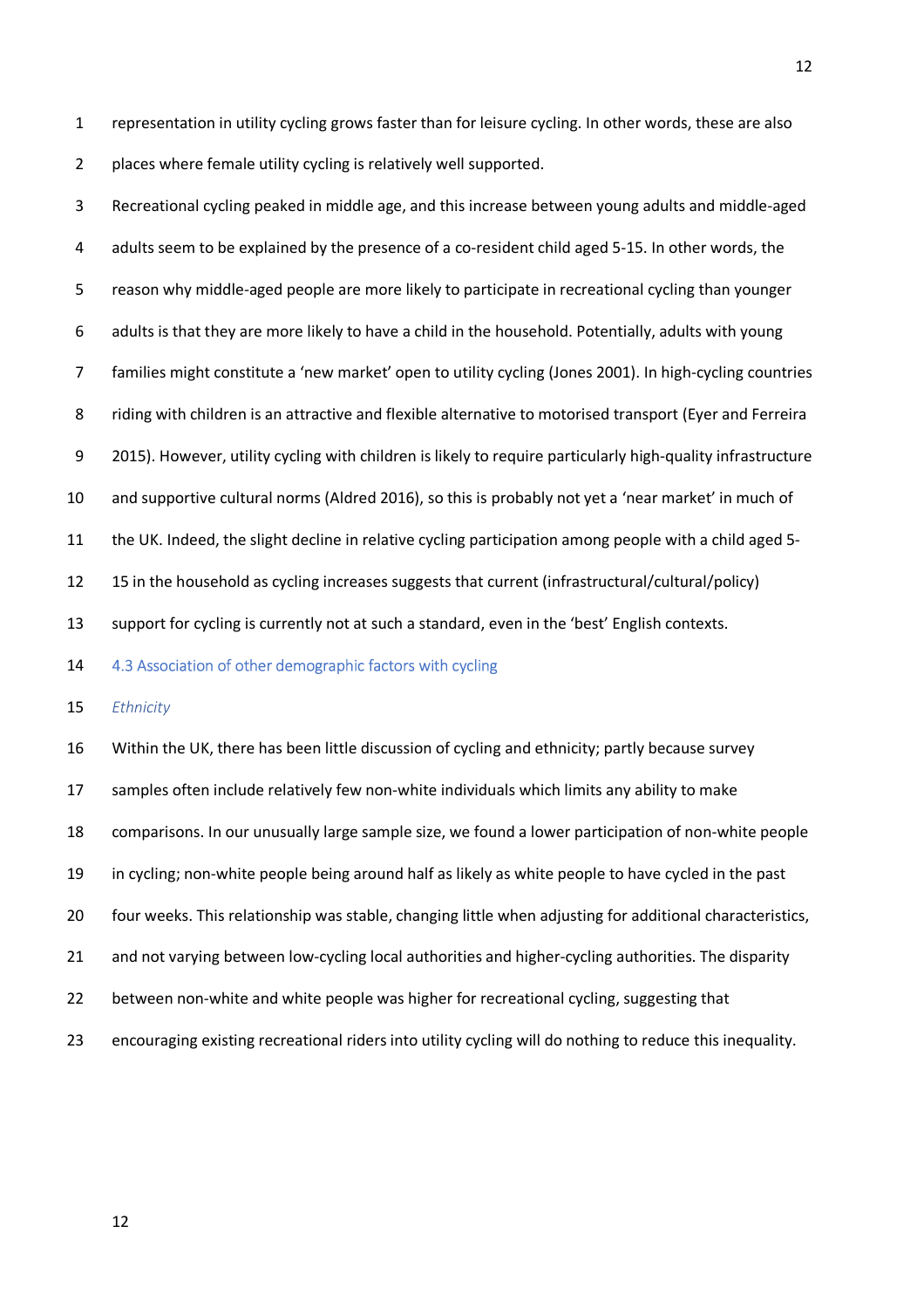1 Why are non-white English residents only around half as likely to cycle as white English residents? In 2 higher-cycling countries such as the Netherlands<sup>1</sup> many authors identify a similar pattern (e.g. 3 Fishman et al 2015, van der Kloof, 2014). Its magnitude is however smaller than the (stable by 4 cycling prevalence) gap found in England. People of non-Western ethnicity living in the Netherlands 5 make 22.8% of their trips by cycle, compared to 27.9% for white Dutch people – an under-6 representation, but far lower proportionately than the gap in England. Fishman et al (2015) found 7 those of non-Western ethnicity gaining 17% fewer MET hours from cycle trips, with this gap partially 8 attenuated by more MET hours gained from cycling to public transport. 9 In England, as in the Netherlands, where cycling and ethnicity has been discussed it has mainly been 10 in relation to (i) cycling as culturally alien to non-white Britons and/or (ii) bicycles as a status threat 11 for marginalised groups (e.g. Steinbach et al 2011). This is a 'deficit model' where often the reason 12 for not cycling (implicitly or explicitly) lies within the minority community. While not necessarily 13 entirely incorrect, a sole focus on minority culture neglects other potentially important issues: (i) the 14 locations where public and private organisations provide cycle infrastructure and services, the types 15 of trip they serve, and the inclusivity of those services, and (ii) the impact of the attitudes and 16 behaviour of other communities (and of service providers). These are under-researched in the 17 literature. However, in relation to (ii) a report on increasing cycling among Asians in Lancashire 18 (Bowles Green Limited 2008: 14) states: 19 'Some areas of East Lancashire have almost 100% white ethnic population (for example 20 Higher Croft, Meadow Head, Millhill, Roe Lee and Shadsworth); these are effectively 'no-go

21 areas' for people from Asian ethnic communities. Provision of cycle routes must take this 22 factor into account.'

23 This paragraph represents a rare suggestion in the European academic and policy literature that fear 24 of racial harassment could be a barrier to cycling. By contrast, academic literature does discuss the

13

 $\overline{a}$ 

 $^1$  Of course, 'non-white' or 'non-Western' is an immensely diverse category and groups covered will vary substantially within regions or countries.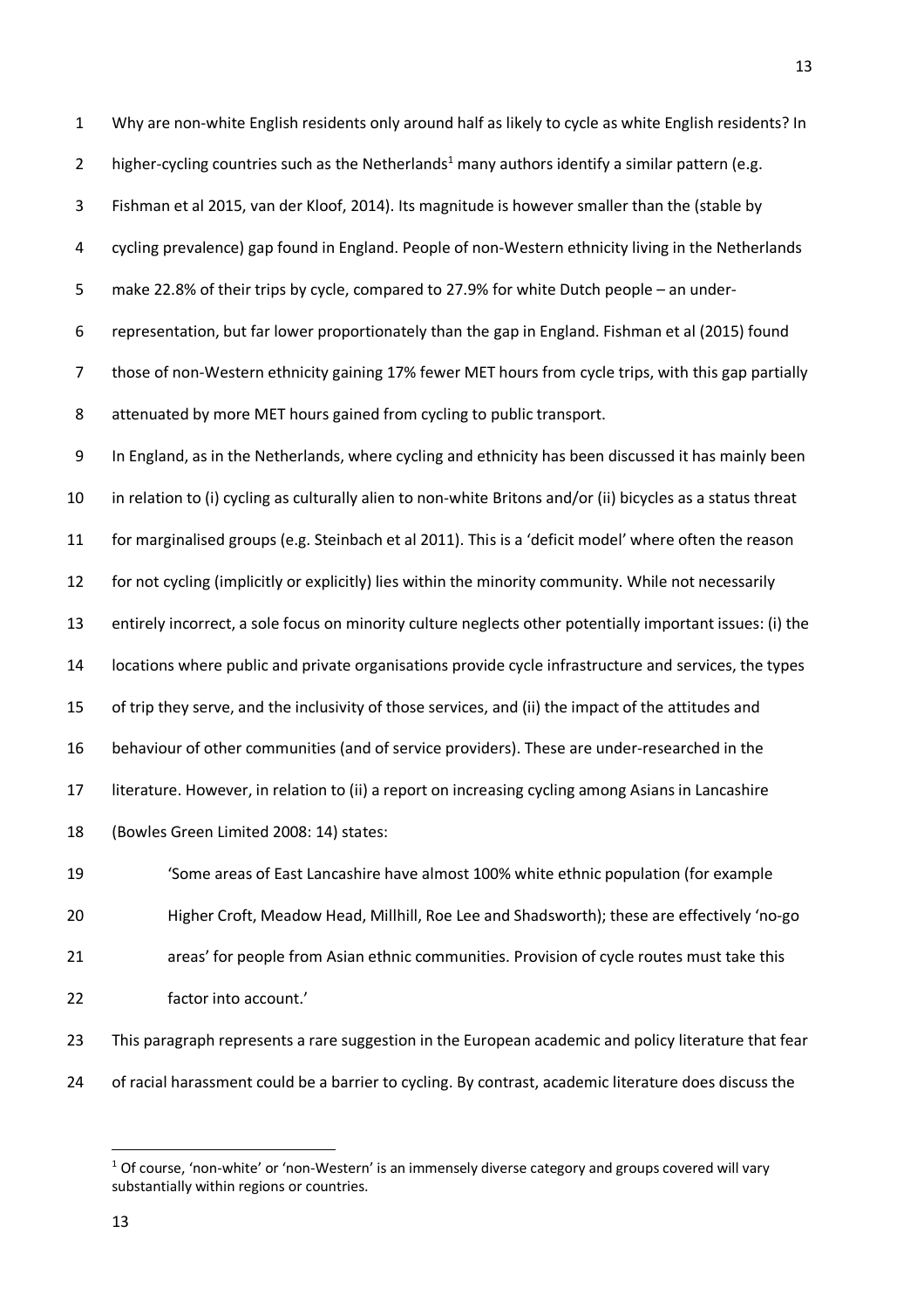1 impact of (fear of) harassment and crime on ethnic minority communities using public space as 2 pedestrians (e.g. Zempi and Chakraborti 2015) or public transport (e.g. Palacin et al 2016). Writing 3 from Australia Stanley and Vella-Brodrick (2009) comment that:

4 'The experience of racism on public transport is a driver in social exclusion [leading to] the 5 avoidance of use of public transport, even where people had few other travel options.' 6 Writers in the USA have started discussing a related phenomenon of 'Biking While Black' (e.g. Cox 7 2016). This, like safety concerns that may disproportionately affect women's cycling, is an under-8 researched area within transport studies compared with traffic danger (which unlike racial and 9 sexual harassment, also has a substantial effect on white men). Alternatively, or in addition, England, 10 like the USA, may have seen a 'bias towards increased cycling infrastructure investment in areas of 11 existing or increasing privilege' (Flanagan et al 2016).

12 *Disability* 

13 People with a physical disability were around half as likely to have cycled in the past four weeks, and 14 this effect was very similar for recreational and utility cycling. In comparisons across local 15 authorities, there was some evidence that the representation of disabled people among recreational 16 cyclists increased in local authorities with higher overall cycling levels, whereas the opposite trend 17 was observed with respect to utility cyclists.

18 Cycling and disability is an under-researched area (Clayton et al 2017, Andrews et al 2018). As with 19 people of non-white ethnicity, a substantial relative difference (a 50% decrease in likelihood of 20 cycling) persists both in higher- and lower-cycling areas. However, as with ethnicity, this does 21 represent substantial variation in absolute levels of cycling by disabled people, given the variation 22 across the country (e.g. 2.5% of disabled people had cycled in the past 4 weeks in the three lowest-23 cycling local authorities, compared to 22.8% in the three highest-cycling authorities). It may point to 24 additional interventions needed to get more disabled people cycling, in addition to broadly more 25 supportive infrastructure and cultural environments for cycling. For example, adapted cycles for 26 disabled people, including e-bikes, are often substantially more expensive than standard cycles,

14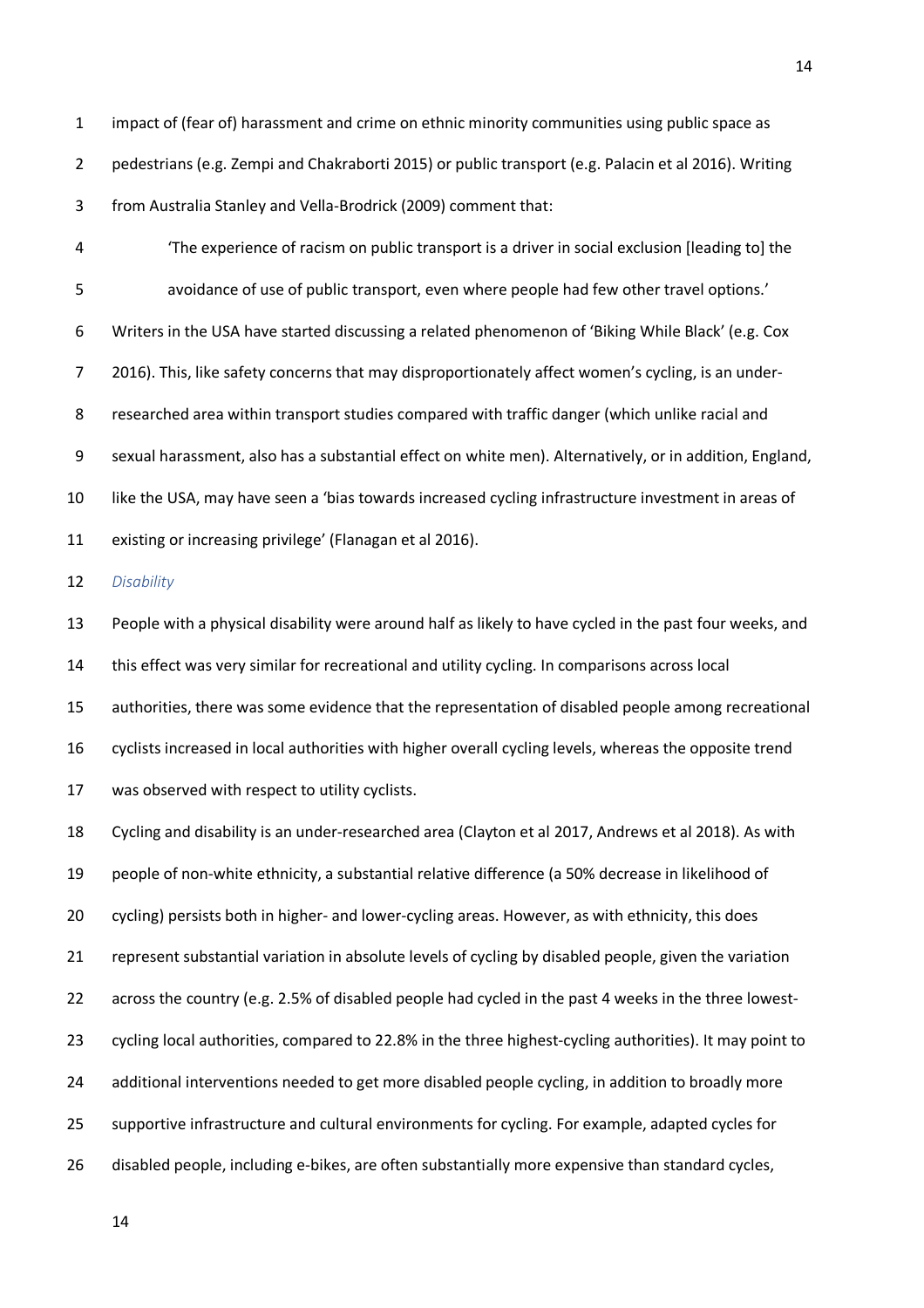1 raising issues of affordability (and vulnerability to theft). As with gender and ethnic imbalances in 2 cycling, (fear of) harassment, crime or discrimination may affect participation in, and comfort with 3 cycling. Such experiences may be compounded by built environment obstacles that 4 disproportionately affect disabled people (Gaete-Reyes 2015). For example, cycle routes in England 5 frequently feature barriers that necessitate cyclists being able to push or even carry their bikes, 6 impossible for many disabled cyclists (Clayton et al 2017).

7 *Education* 

8 A lower level of education was progressively associated with a lower probability of having cycled for 9 recreational purposes in the past four weeks, and there was no evidence that this effect varied 10 according to the overall prevalence of cycling in the local authority. In the national analyses, lower 11 education was also associated with a lower probability of having cycled for utility purposes in the 12 past four weeks. However, this national result was driven by an *ecological* association at the level of 13 the local authority, such that higher-cycling local authorities tended also to have more educated 14 populations.

15 Within local authorities, there was no systematic evidence that more educated people were more 16 likely to cycle than less educated people. Indeed, in low-cycling local authorities the trend was in the 17 opposite direction, with higher levels of cycling among less educated individuals. This may be related 18 to differing cultural perceptions of cycling in different local areas (Bonham and Suh 2008, Aldred and 19 Jungnickel 2014). For example, cycling in affluent university cities such as Cambridge and Oxford may 20 be seen as more suitable for higher-status individuals than cycling in lower-income cities such as 21 Hull, where it remains associated with poverty and deprivation.

22 Taking educational level as an imperfect proxy for income, these findings are interesting as they 23 counteract assumptions about utility cycling being concentrated among higher-income groups. 24 These results suggest that while this may be true for recreational cycling, it is not necessarily the 25 case for utility cycling. The image of cycling as a middle-class pursuit so recently prevalent in the UK 26 press ("the new golf": Wallop 2016; "white, male and middle-class": Hill 2015) may stem from the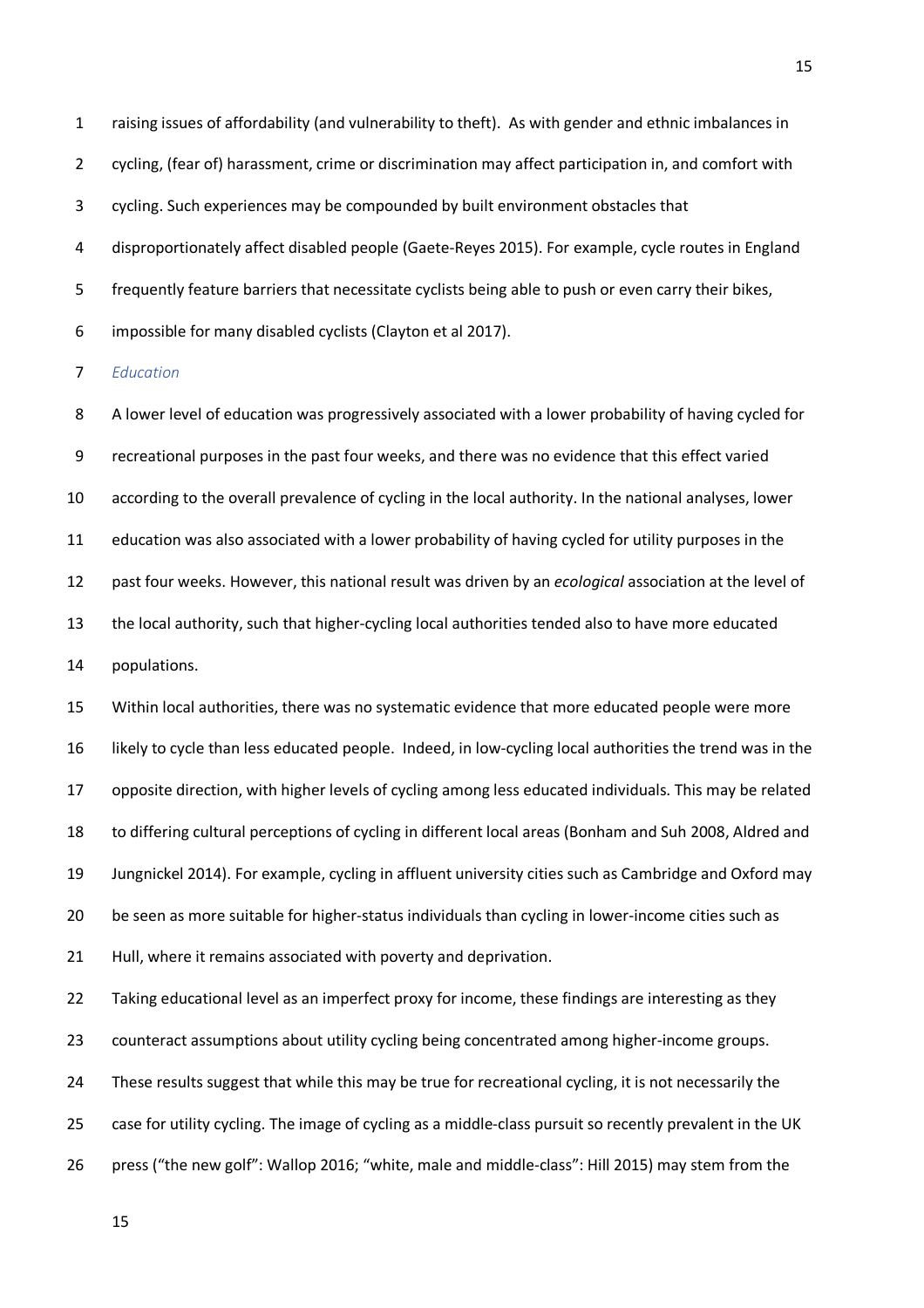1 imbalances in recreational cycling or the high levels of cycling in places such as Cambridge; or indeed 2 from take-up of cycling (recreational and/or utility) among journalists. Portraying utility cycling as 3 the preserve of the highly-educated middle-class misrepresents the local picture in many parts of 4 the country, however.

5 *Car Ownership* 

6 Finally, having a car in the household was associated with a higher probability of having done 7 recreational cycling in the past four weeks, and a lower probability of having done utility cycling. The 8 implications for policy are mixed. Getting recreational riders cycling more for utility purposes might 9 reduce car trips; however, as with the educational findings suggested above, it may also serve to 10 concentrate utility cycling among more privileged groups. Increasing recreational riding may in turn 11 increase car trips, as for some leisure activities the car is used to access the place of recreation 12 (Goodman et al 2012).

#### 13 5. Conclusion

14 This paper has explored inequalities in cycling participation, looking at a range of dimensions and 15 covering both recreational and utility cycling. In different contexts (within and outside England) 16 many of these inequalities do not appear, or are attenuated, implying that they are not necessarily 17 inevitable. However, while some high-cycling local authorities in England have succeeded in 18 attenuating age and gender disparities in cycling, other demographic inequalities identified here 19 persist in authorities with higher levels of cycling. The paper suggests that there may be a range of 20 reasons for these inequalities, and that policy may address (or indeed reinforce) these barriers. 21 More research should be conducted into the various barriers that lead to lower cycling rates among 22 different groups. Although policy can help address these barriers, given the relative paucity of 23 research it is not always easy to put together policy packages aimed at reducing cycling inequalities. 24 This paper has made a start in this regard by identifying cycling inequalities in England (and, in the 25 case of education, of identifying a variable which, contrary to popular belief, is not associated with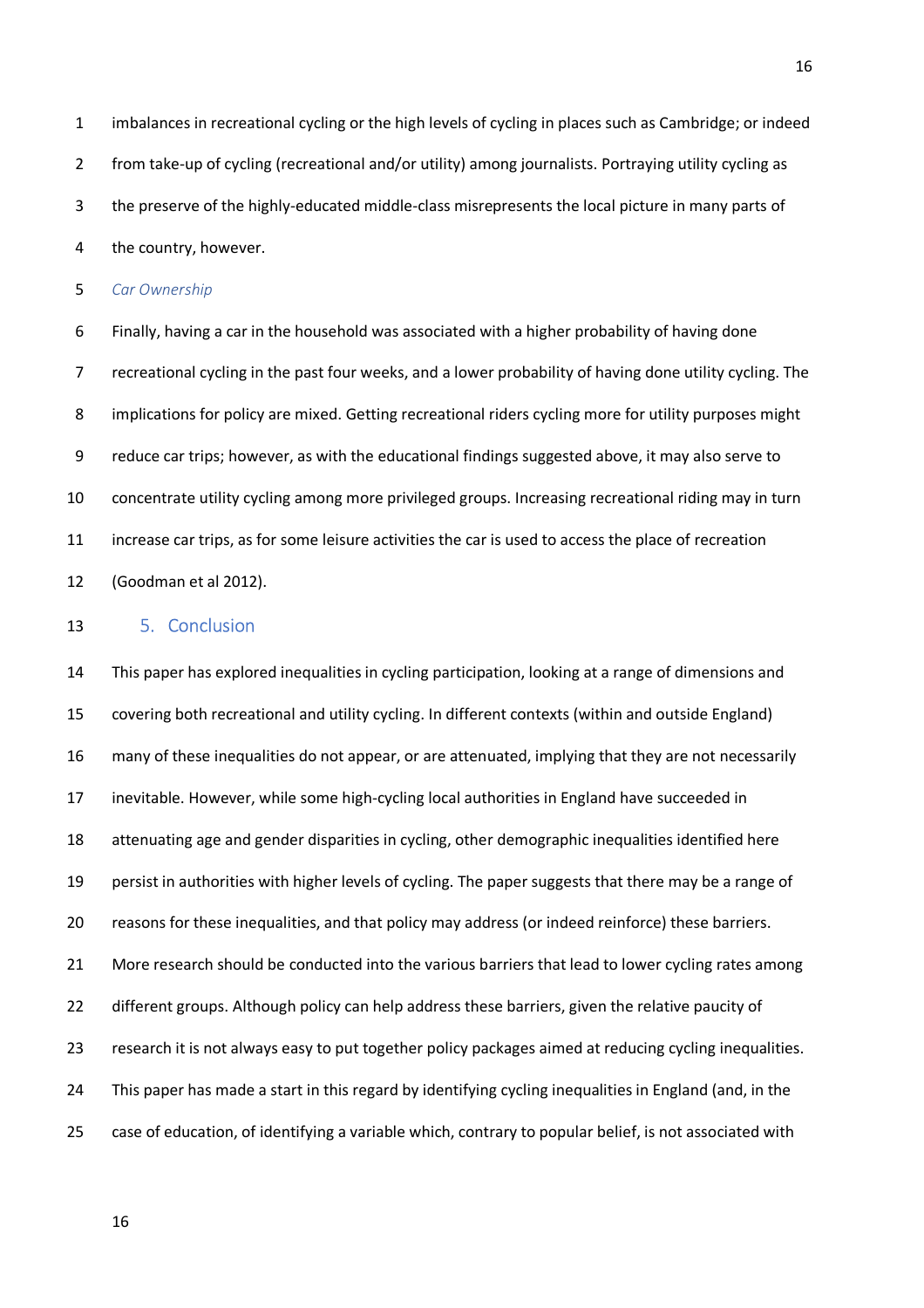- 1 substantial inequalities) and the extent to which they are reduced in contexts of higher cycling, and
- 2 suggesting some potential reasons for this and avenues for further investigation.

#### 3 6. Bibliography

- 4 Aldred, R., Elliott, B., Woodcock, J. and Goodman, A. (2017) Cycling provision separated from motor
- 5 traffic: a systematic review exploring whether stated preferences vary by gender and age, Transport
- 6 Reviews 37 (1), 29-55
- 7 Aldred, R., Woodcock, J. and Goodman, A. (2016) Does more cycling mean more diversity in cycling?
- 8 Transport Reviews 36 (1), 28-44
- 9 Aldred, R. (2016) Adults' attitudes towards child cycling: a study of the impact of infrastructure,
- 10 European Journal of Transport and Infrastructure Research 15, 92-115
- 11 Aldred, R. and Jungnickel, K. (2014) Why culture matters for transport policy: the case of cycling in
- 12 the UK, Journal of Transport Geography 34, 78-87
- 13 Andrews, N., Clement, I. and Aldred, R. (2018) Invisible cyclists? Disabled people and cycle planning –
- 14 A case study of London, Journal of Transport & Health 8, 146-156
- 15 Bonham, J. and Suh, J. (2008) Pedalling the city: intra-urban differences in cycling for the journey-to-
- 16 work, Road Transp. Research 17 (4), pp. 25–40
- 17 Bowles Green Ltd (2008) *Engaging Ethnic Minority Communities in Cycling.* Accessed at
- 18 http://bowlesgreen.co.uk/wp-content/uploads/2010/07/Ethnic-Minority-Cycling-Report-BG.pdf on
- 19 4<sup>th</sup> April 2016.
- 20 Clayton, W., Parkin, J. and Billington, C. (2017) Cycling and disability: A call for further research,
- 21 Journal of Transport & Health, in press (corrected proof)
- 22 Cox, S. (2016) Could the challenges of "biking while black" be compromising bike share outreach
- 23 efforts? Better Bike Share Partnership, available at
- 24 http://betterbikeshare.org/2016/11/08/difficulties-biking-black-compromise-bike-share-outreach-
- 25 efforts/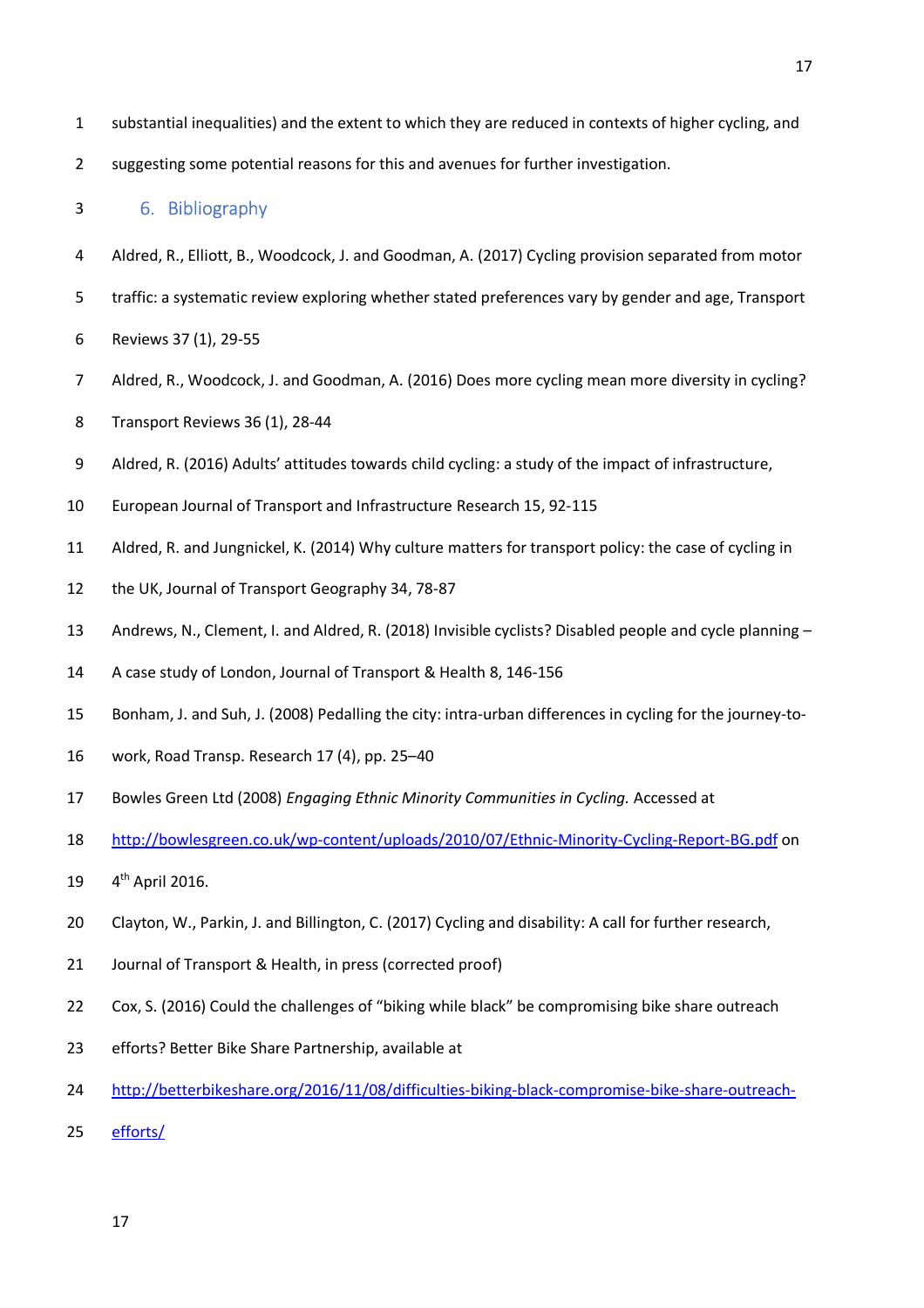- 1 Department for Transport (2016) Appendix 8 Descriptive analysis of the UK and Dutch National
- 2 Travel Surveys, examining propensities to cycle, in National propensity to cycle: full report with
- 3 annexes, pages 334-339, available at https://www.gov.uk/government/publications/national-
- 4 propensity-to-cycle-first-phase-development-study
- 5 Eyer, A. and Ferreira, A. (2015) Taking the Tyke on a Bike: Mothers' and Childless Women's Space-
- 6 Time Geographies in Amsterdam Compared, Environment and Planning A, 47(3), pp. 691–708
- 7 Fishman, E., Böcker, L. and Helbich, M. (2015) Adult Active Transport in the Netherlands: An Analysis
- 8 of Its Contribution to Physical Activity Requirements, PLOS One:
- 9 http://dx.doi.org/10.1371/journal.pone.0121871
- 10 Fishman, E. (2016) Cycling as Transport, Transport Reviews 36(1), pp. 1-8
- 11 Flanagan, E., Lachapelle, U. and El-Geneidy, A. (2016) Riding tandem: Does cycling infrastructure
- 12 investment mirror gentrification and privilege in Portland, OR and Chicago, IL? Research in
- 13 Transportation Economics, http://www.sciencedirect.com/science/article/pii/S0739885915300287
- 14 Gaete-Reyes, M. (2015) Citizenship and the embodied practice of wheelchair use, Geoforum 64, 351-
- 15 361
- 16 Goodman, A. (2013) Walking, Cycling and Driving to Work in the English and Welsh 2011 Census:
- 17 Trends, Socio-Economic Patterning and Relevance to Travel Behaviour in General, PLOS One,
- 18 http://dx.doi.org/10.1371/journal.pone.0071790
- 19 Goodman, A., Brand, C., and Ogilvie, D. (2012) Associations of health, physical activity and weight
- 20 status with motorised travel and transport carbon dioxide emissions: a cross-sectional, observational
- 21 study, Environmental Health. August 3;11:52. doi: 10.1186/1476-069X-11-52
- 22 Goodman, A., Panter, J., Sharp, S.J. and Ogilvie, D. (2013) Effectiveness and equity impacts of town-
- 23 wide cycling initiatives in England: A longitudinal, controlled natural experimental study, Social
- 24 Science & Medicine 97, 228–237
- 25 Heinen, E., van Wee, B. & Maat, K. (2010) Commuting by Bicycle: An Overview of the Literature,
- 26 Transport Reviews 30(1), pp. 59-96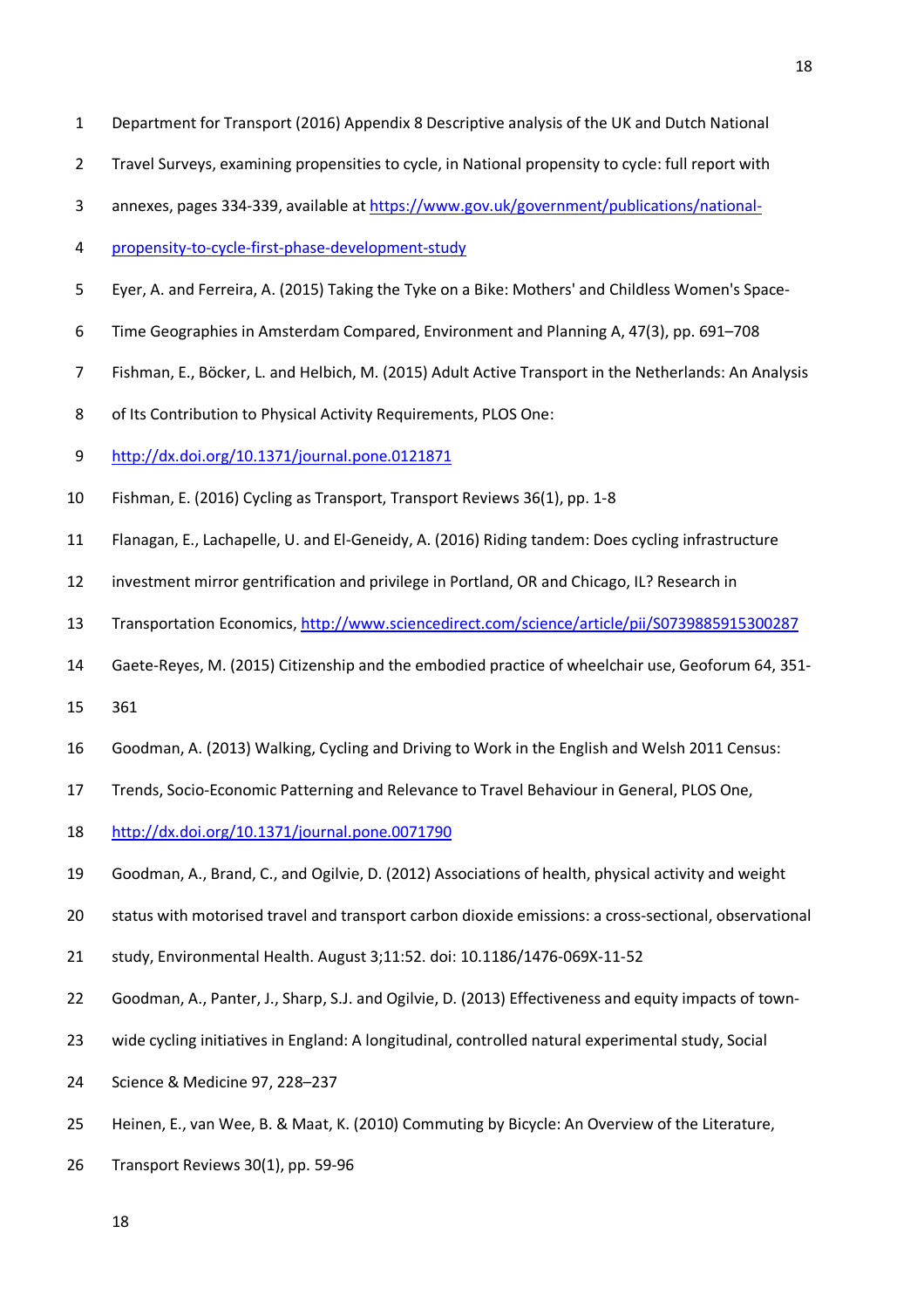- 1 Hill, D. (2015) Why are London cyclists so white, male and middle-class? *Guardian* Monday 12
- 2 October 2015, https://www.theguardian.com/uk-news/davehillblog/2015/oct/12/why-are-london-
- 3 cyclists-so-white-male-and-middle-class
- 4 Jones, M. (2001) Promoting cycling in the U.K.: Problems experienced by the practitioners, World
- 5 Transport Policy & Practice, 7(3), pp.8-13
- 6 Nehme, E.K., Pérez, A., Ranjit, N., Amick, B.C. and Kohl, H.W. (2016) Sociodemographic Factors,
- 7 Population Density, and Bicycling for Transportation in the United States, Journal of Physical Activity
- 8 and Health, The Official Journal of the International Society for Physical Activity and Health, 13(1)
- 9 Office for National Statistics (2014) 2011 Census Analysis Cycling to Work, available at
- 10 https://www.ons.gov.uk/ons/dcp171776\_357613.pdf
- 11 Palacin, R., Vigar, G. and Peacock, S. (2016) Transport Poverty and Urban Mobility. In Justice and
- 12 Fairness in the City: A Multidisciplinary Approach to 'ordinary cities', edited by Simin Davoudi and
- 13 Derek Bell, Bristol: Policy Press, pp. 69-84.
- 14 People for Bikes/Alliance for Biking and Walking (2016) BUILDING EQUITY, Race, ethnicity, class, and
- 15 protected bike lanes: An idea book for fairer cities
- 16 Rizzo, L. Brick, JM and Park, I (2004) A minimally intrusive method of for sampling persons in random
- 17 digit dial surveys, The Public Opinion Quarterly 68 (2), pp. 267-274
- 18 Sport England (2017) Active People Survey 5-10 Technical Report. Accessed 22/1/2018 from
- 19 https://discover.ukdataservice.ac.uk/catalogue/?sn=8165&type=Data%20catalogue
- 20 Stanley, J. and Vella-Brodrick, D. (2009) The usefulness of social exclusion to inform social policy in
- 21 transport, Transport Policy 16(3), pp.90-96
- 22 Steinbach, R., Green, J., Datta, J. and Edwards, P. (2011) Cycling and the city: A case study of how
- 23 gendered, ethnic and class identities can shape healthy transport choices, Social Science & Medicine
- 24 72(7), pp. 1123-1130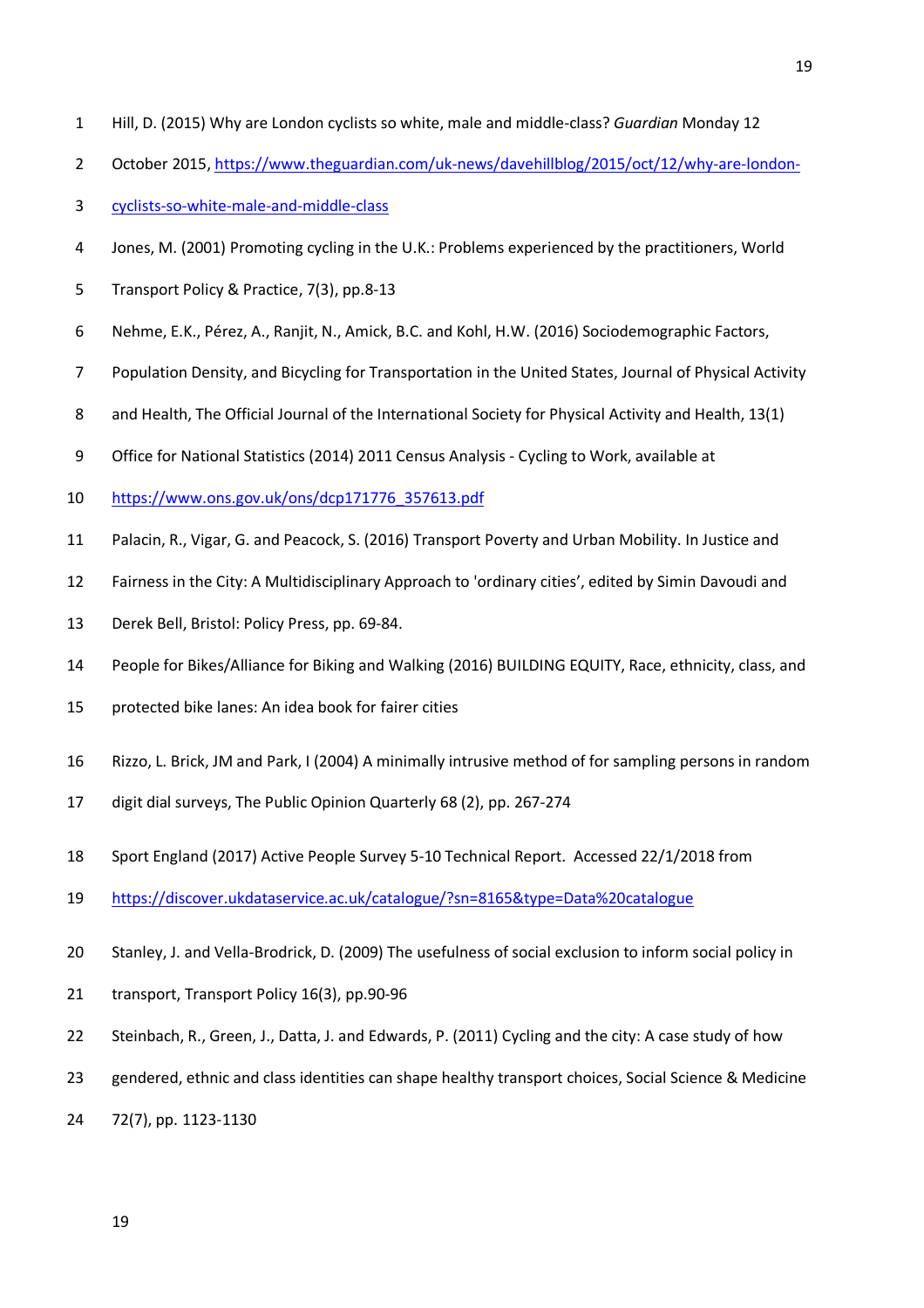- 1 Van der Kloof, A., Bastiaanssen, J. and Martens, K. (2014) Bicycle lessons, activity participation and
- 2 empowerment, Case Studies on Transport Policy 2; 89–95
- Wallop, H. (2016) Cycling beats golf in the new world of networking, *Financial Times*, September 20th 3
- 4 2016, https://www.ft.com/content/98eb4072-7a98-11e6-ae24-f193b105145e
- 5 Winters, M. and Teschke, K. (2010) Route preferences among adults in the near market for bicycling:
- 6 findings of the cycling in cities study, American journal of health promotion 25 (1), 40-47
- 7 Zempi, I. and Chakraborti, N.A. (2015) 'They Make Us Feel Like We're a Virus': The Multiple Impacts
- 8 of Islamophobic Hostility Towards Veiled Muslim Women, International Journal for Crime, Justice
- 9 and Social Democracy 2015 4(3): 44-56
- 10 Zou, G. (2004). "A modified Poisson regression approach to prospective studies with binary data."
- 11 American Journal of Epidemiology 159(7): 702-706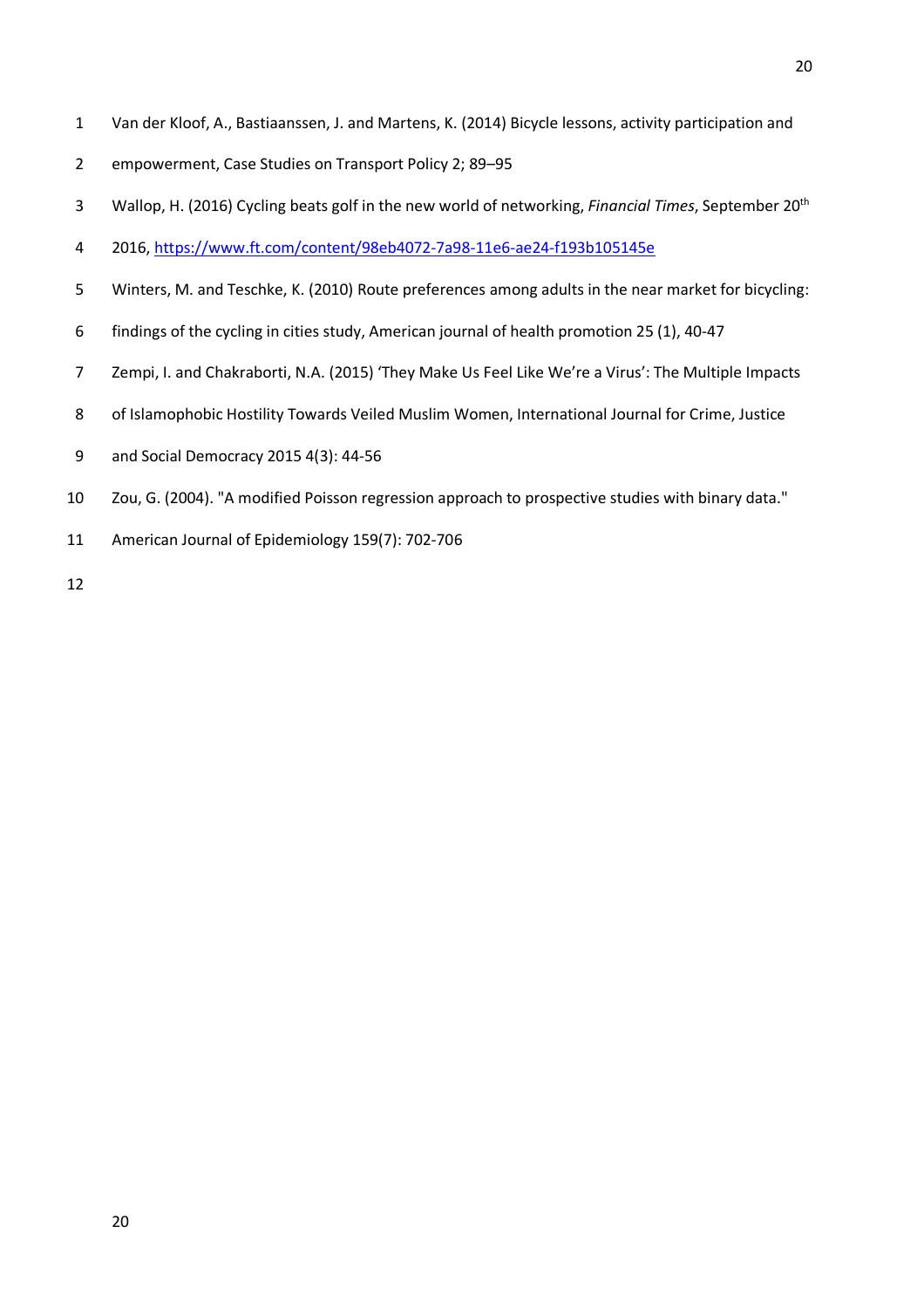## 1 7. Tables and figures

## 2 **Table 1: Characteristics of participants in the national sample**

|                |           | N.           | Weighted |
|----------------|-----------|--------------|----------|
|                |           | participants | percent  |
| Sex            | Male      | 321,839      | 49%      |
|                | Female    | 467,357      | 51%      |
| Age            | 16-29     | 81,196       | 22%      |
|                | 30-39     | 81,792       | 16%      |
|                | 40-49     | 124,711      | 18%      |
|                | 50-59     | 139,674      | 17%      |
|                | 60-69     | 157,989      | 13%      |
|                | $70+$     | 203,834      | 14%      |
| Ethnicity      | White     | 737,469      | 87%      |
|                | Non-white | 51,727       | 13%      |
| Disability     | No        | 628,966      | 85%      |
|                | Yes       | 160,230      | 15%      |
| Co-resident    | No        | 243,102      | 67%      |
| child age 5-15 | Yes       | 119,562      | 33%      |
| Education      | High      | 104,301      | 40%      |
|                | Medium    | 46,442       | 20%      |
|                | Low       | 117,362      | 40%      |
| Car in         | No        | 16,002       | 17%      |
| household      | Yes       | 61,880       | 83%      |

3 Information was missing on 66% of participants for education and 90% for having a car, because these

4 participants were not asked these questions. Analyses of having a co-resident child were restricted to

5 participants aged 24-58.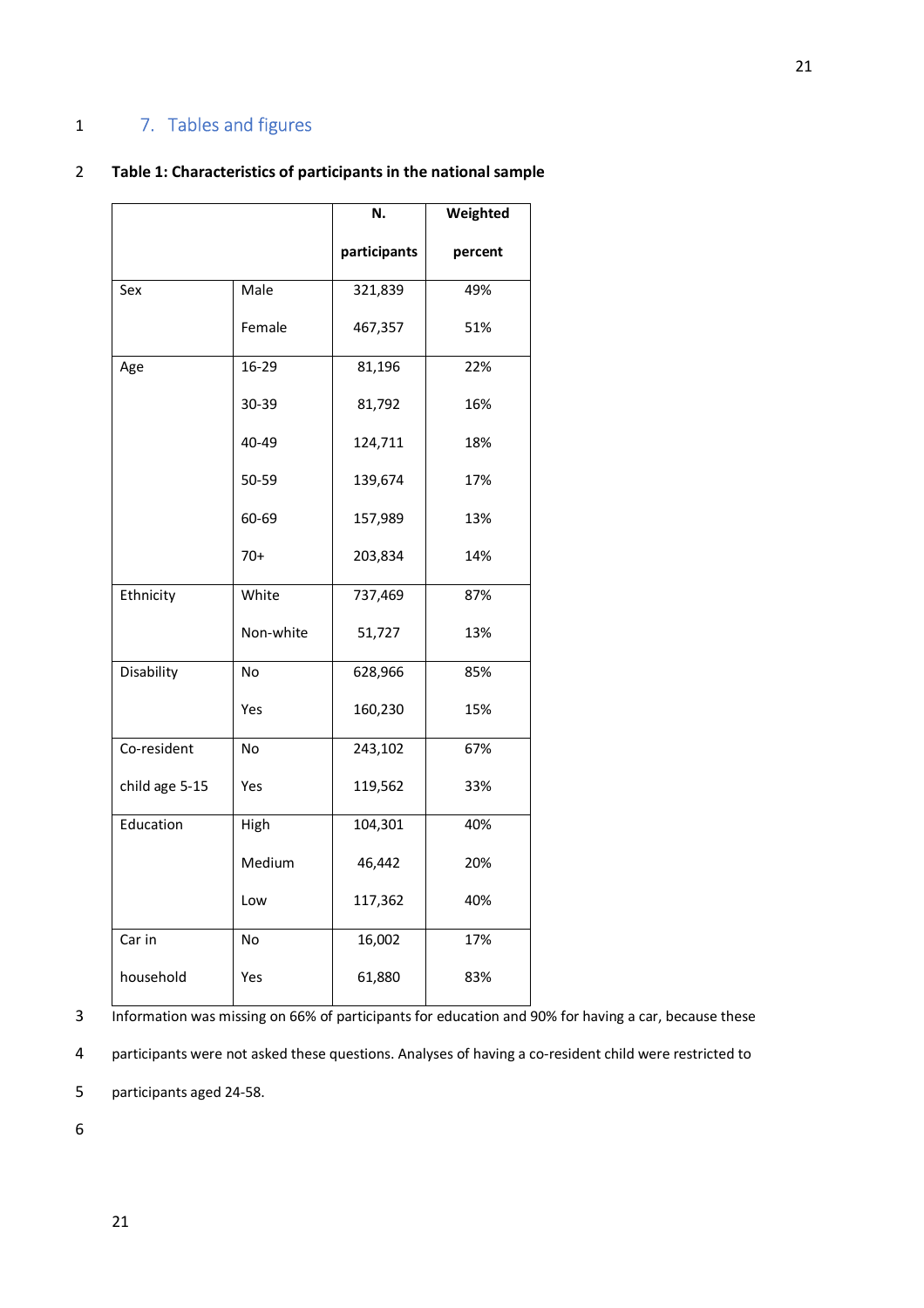## 2 **Table 2: Cycling inequalities with respect demographic and socio-economic variables in the**

## 3 **national sample**

|                 |           | Any cycling in past 4 |                                  | Any recreational        |                          | Any utility cycling in past |                     | P-value for |
|-----------------|-----------|-----------------------|----------------------------------|-------------------------|--------------------------|-----------------------------|---------------------|-------------|
|                 |           |                       | weeks                            | cycling in past 4 weeks |                          |                             | 4 weeks             | difference  |
|                 |           | $\%$                  | Prevalence<br>$\%$<br>Prevalence |                         | $\%$<br>Prevalence ratio |                             | recreational        |             |
|                 |           |                       | ratio (95% CI)                   |                         | ratio (95% CI)           |                             | (95% CI)            | vs. utility |
| Sex             | Male      | 20%                   | $\mathbf{1}$                     | 13%                     | $\mathbf{1}$             | 9%                          | 1                   | p<0.001     |
|                 | Female    | 9%                    | 0.49(0.48, 0.50)                 | 7%                      | 0.51(0.50, 0.52)         | 4%                          | $0.42$ (0.40, 0.43) |             |
| Age             | 16-29     | 19%                   | $\mathbf{1}$                     | 12%                     | $\mathbf{1}$             | 9%                          | 1                   | p<0.001     |
|                 | 30-39     | 18%                   | 0.98(0.95, 1.01)                 | 12%                     | 1.04(1.01, 1.08)         | 8%                          | 0.86(0.82, 0.90)    |             |
|                 | 40-49     | 20%                   | 1.02(1.00, 1.05)                 | 14%                     | 1.17(1.13, 1.21)         | 8%                          | 0.78(0.75, 0.81)    |             |
|                 | 50-59     | 14%                   | 0.73(0.71, 0.75)                 | 10%                     | 0.80(0.77, 0.83)         | 6%                          | 0.60(0.57, 0.62)    |             |
|                 | 60-69     | 9%                    | 0.46(0.45, 0.48)                 | 6%                      | 0.49(0.47, 0.51)         | 4%                          | 0.38(0.36, 0.40)    |             |
|                 | $70+$     | 4%                    | 0.19(0.19, 0.20)                 | 2%                      | 0.17(0.16, 0.18)         | 2%                          | 0.20(0.19, 0.21)    |             |
| Ethnicity       | White     | 15%                   | $\mathbf{1}$                     | 10%                     | $\mathbf{1}$             | 7%                          | $\mathbf{1}$        | p<0.001     |
|                 | Non-white | 10%                   | 0.53(0.51, 0.55)                 | 6%                      | 0.47(0.45, 0.50)         | 5%                          | 0.60(0.57, 0.64)    |             |
| Disability      | No        | 16%                   | $\mathbf{1}$                     | 11%                     | $\mathbf{1}$             | 7%                          | $\mathbf{1}$        | p=0.09      |
|                 | Yes       | 6%                    | $0.52$ (0.50, 0.54)              | 4%                      | 0.52(0.50, 0.54)         | 3%                          | 0.51(0.49, 0.54)    |             |
| Co-resident     | No        | 16%                   | $\mathbf{1}$                     | 11%                     | $\mathbf{1}$             | 7%                          | $\mathbf{1}$        | p<0.001     |
| child aged 5-15 | Yes       | 20%                   | 1.34(1.31, 1.37)                 | 15%                     | 1.42 (1.39, 1.46)        | 8%                          | 1.16(1.12, 1.20)    |             |
| Education       | High      | 18%                   | 1                                | 13%                     | $\mathbf 1$              | 8%                          | 1                   | p<0.001     |
|                 | Medium    | 15%                   | 0.79(0.76, 0.82)                 | 11%                     | 0.79(0.76, 0.83)         | 7%                          | 0.75(0.71, 0.80)    |             |
|                 | Low       | 11%                   | 0.69(0.67, 0.72)                 | 7%                      | 0.63(0.60, 0.66)         | 5%                          | 0.76(0.73, 0.81)    |             |
| Car in          | No        | 12%                   | $\mathbf{1}$                     | 6%                      | $\mathbf{1}$             | 8%                          | $\mathbf{1}$        | p<0.001     |
| household       | Yes       | 16%                   | 1.14(1.06, 1.23)                 | 11%                     | 1.56(1.40, 1.74)         | 7%                          | 0.74(0.67, 0.82)    |             |

4 All p<0.001 in all prevalence ratios. Prevalence ratios calculated adjusting sex, age, and ethnicity; see

5 Appendix 1 for analyses additionally adjusting for the other four characteristics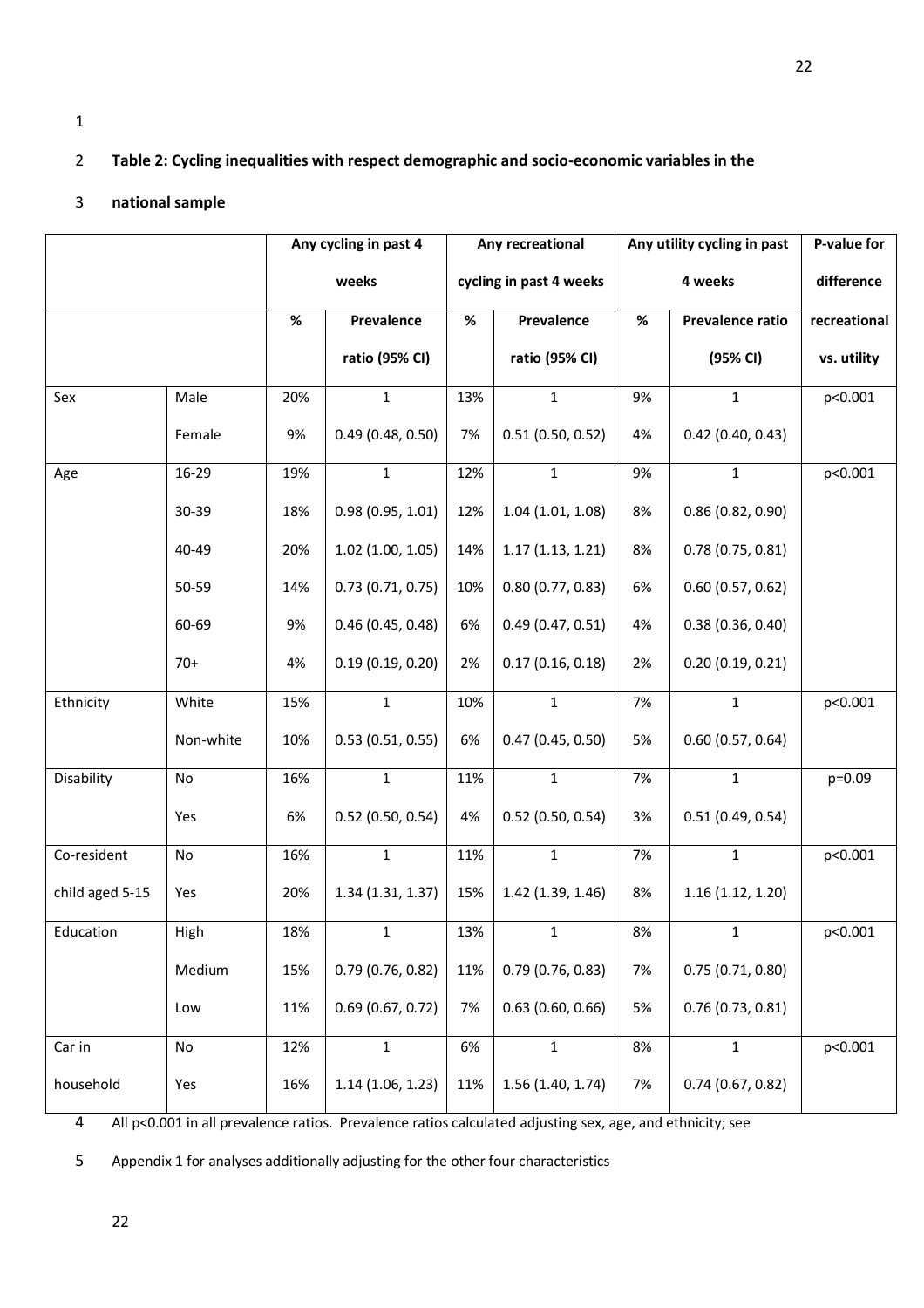**Table 3: Association between overall levels of cycling (predictor) and different measures of cycling inequality (outcome) at the level of the local authority**

| <b>Measure of cycling inequality</b>       | N local     | Regression coefficient (95% CI): | p-value for  |
|--------------------------------------------|-------------|----------------------------------|--------------|
|                                            | authorities | change in the prevalence ratio   | difference   |
|                                            |             | per 10% increase in the % adults | recreational |
|                                            |             | doing any cycling in the past    | vs. utility  |
|                                            |             | month                            |              |
| PR for female (vs. male) for:              |             |                                  |              |
| • Any cycling                              | 323         | 0.17(0.15, 0.20)                 |              |
| • Recreational cycling                     |             | 0.14(0.11, 0.17)                 | p<0.001      |
| · Utility cycling                          |             | 0.25(0.21, 0.28)                 |              |
| PR for age 50+ (vs. age 16-49) for:        |             |                                  |              |
| • Any cycling                              | 324         | 0.09(0.06, 0.11)                 |              |
| • Recreational cycling                     |             | 0.06(0.03, 0.08)                 | p=0.002      |
| · Utility cycling                          |             | 0.13(0.09, 0.17)                 |              |
| PR for non-white (vs. white) for:          |             |                                  |              |
| • Any cycling                              | 155         | $-0.03$ $(-0.14, 0.08)$          |              |
| • Recreational cycling                     |             | $-0.02$ $(-0.15, 0.11)$          | $p=0.30$     |
| · Utility cycling                          |             | $-0.13$ $(-0.31, 0.04)$          |              |
| PR for physical disability (vs. none) for: |             |                                  |              |
| • Any cycling                              | 290         | 0.05(0.00, 0.10)                 |              |
| • Recreational cycling                     |             | 0.11(0.05, 0.17)                 | p=0.009      |
| · Utility cycling                          |             | $-0.02$ $(-0.11, 0.06)$          |              |
| PR for child age 5-15 (vs. none) for:      |             |                                  |              |
| • Any cycling                              | 324         | $-0.05$ $(-0.13, 0.02)$          |              |
| • Recreational cycling                     |             | $-0.07$ $(-0.16, 0.02)$          | $p=0.53$     |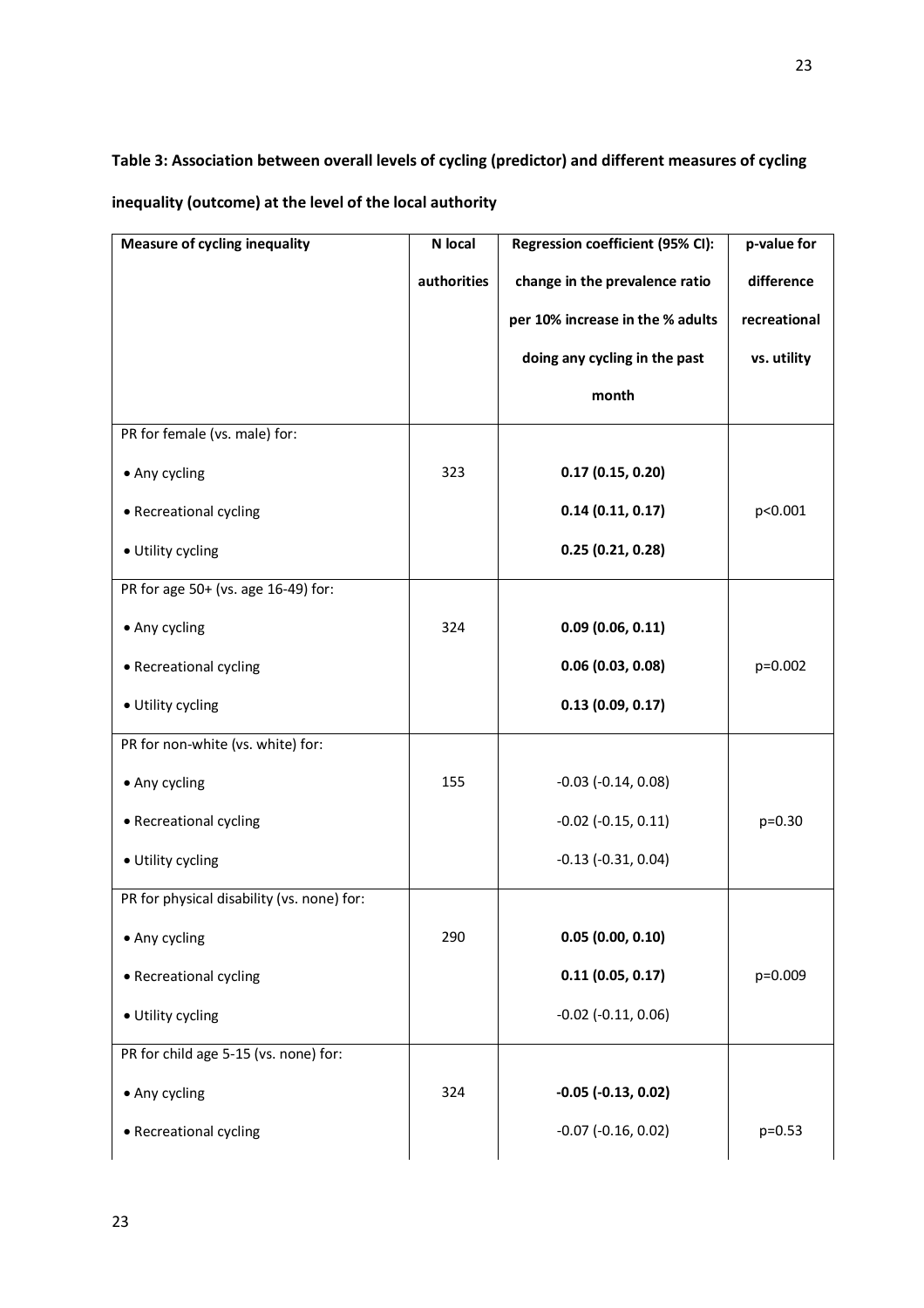| • Utility cycling                           |     | $-0.02$ $(-0.16, 0.12)$      |          |
|---------------------------------------------|-----|------------------------------|----------|
| PR for low/medium education (vs. high) for: |     |                              |          |
| $\bullet$ Any cycling                       | 317 | $-0.02$ ( $-0.08$ , $0.04$ ) |          |
| • Recreational cycling                      |     | $-0.01$ $(-0.07, 0.06)$      | $p=0.06$ |
| • Utility cycling                           |     | $-0.20$ $(-0.39, -0.02)$     |          |

PR=prevalence ratio. Regression analyses run with each local authority being given equal weight. Coefficients significant at p≤0.05 are shown in bold. In no case was there evidence of non-linearity, as judged by the inclusion of a quadratic term (p>0.05). Comparisons in terms of car ownership not shown, because only 36/324 local authorities met the minimum sample size criteria.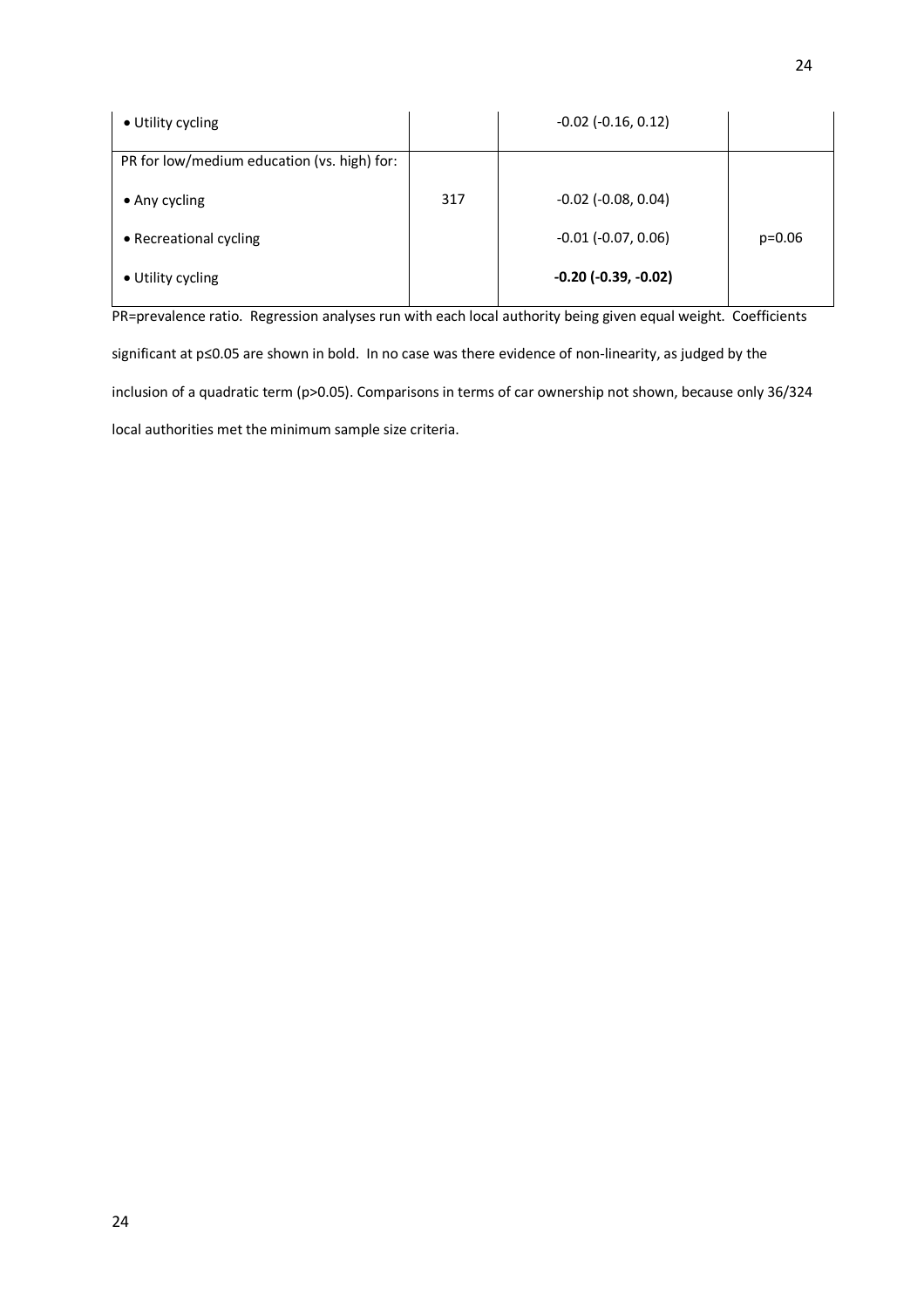

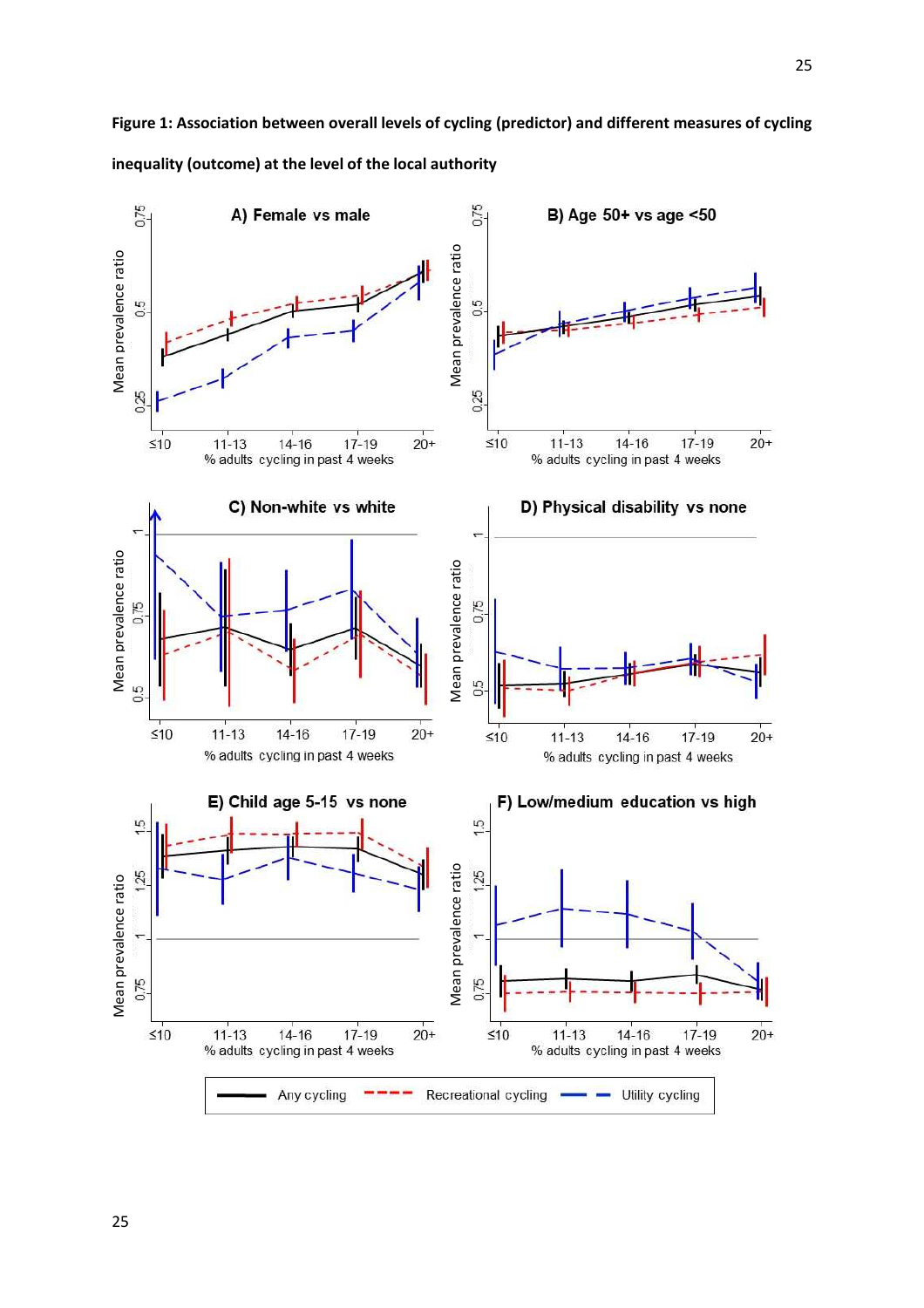26

The number of local authorities varies between the six characteristics shown (see Table 3). In the full sample of 324 local authorities, the proportion of adults cycling in the past four weeks is ≤10% in 46, 11-13% in 75, 14- 16% in 95, 17-19% in 66, and 20%+ in 42.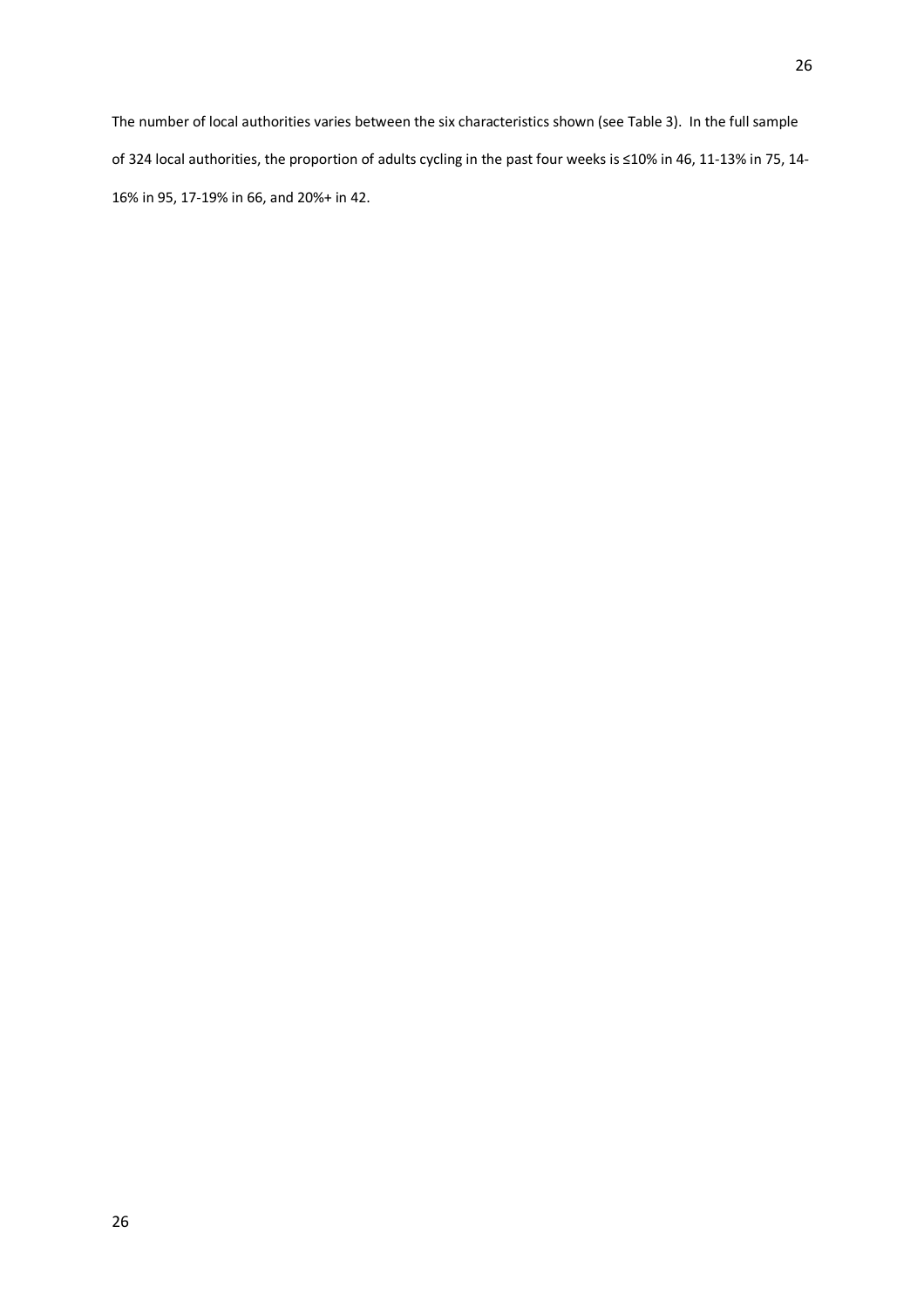### Appendix 1

Table 4 compares prevalence ratios between analyses adjusting only for sex, age, and ethnicity ('prevalence ratio 1', equivalent to those shown in the main text) and analyses that mutually adjust for all seven characteristics ('prevalence ratio 2'). These analyses are restricted to the 77, 676 participants with full data for characteristics (9.8% of the national sample used in the main paper), i.e. the random sub- sample of participants in 2011/12 who were asked questions on both car ownership and education. Unlike in the main paper, the results for having a co-resident child age 5- 15 are not restricted to those aged 24-58 years, as this would prevent one being to analyse the full sample in a single model.

As Table 4 shows, in general the prevalence ratios changed very little after additionally adjusting for disability, having a co-resident child, education and car ownership. The only two exceptions were:

- 1. The prevalence ratio for recreational cycling aged 30-49 attenuated after further adjustment, becoming similar to that seen age 16-29. This attenuation was largely driven by adjustment for having a co-resident child age 5-15. In other words, the observed increase in recreational cycling between age 30-49 appeared to be mediated by the fact that people between these ages were more likely to have a co-resident child age 5-15.
- 2. The prevalence ratio for recreational cycling among those with a household car attenuated slightly after further adjustment. This attenuation was largely driven by adjustment for education. In other words, confounding by education seem to explain a small part of the association between having a household car and recreational cycling.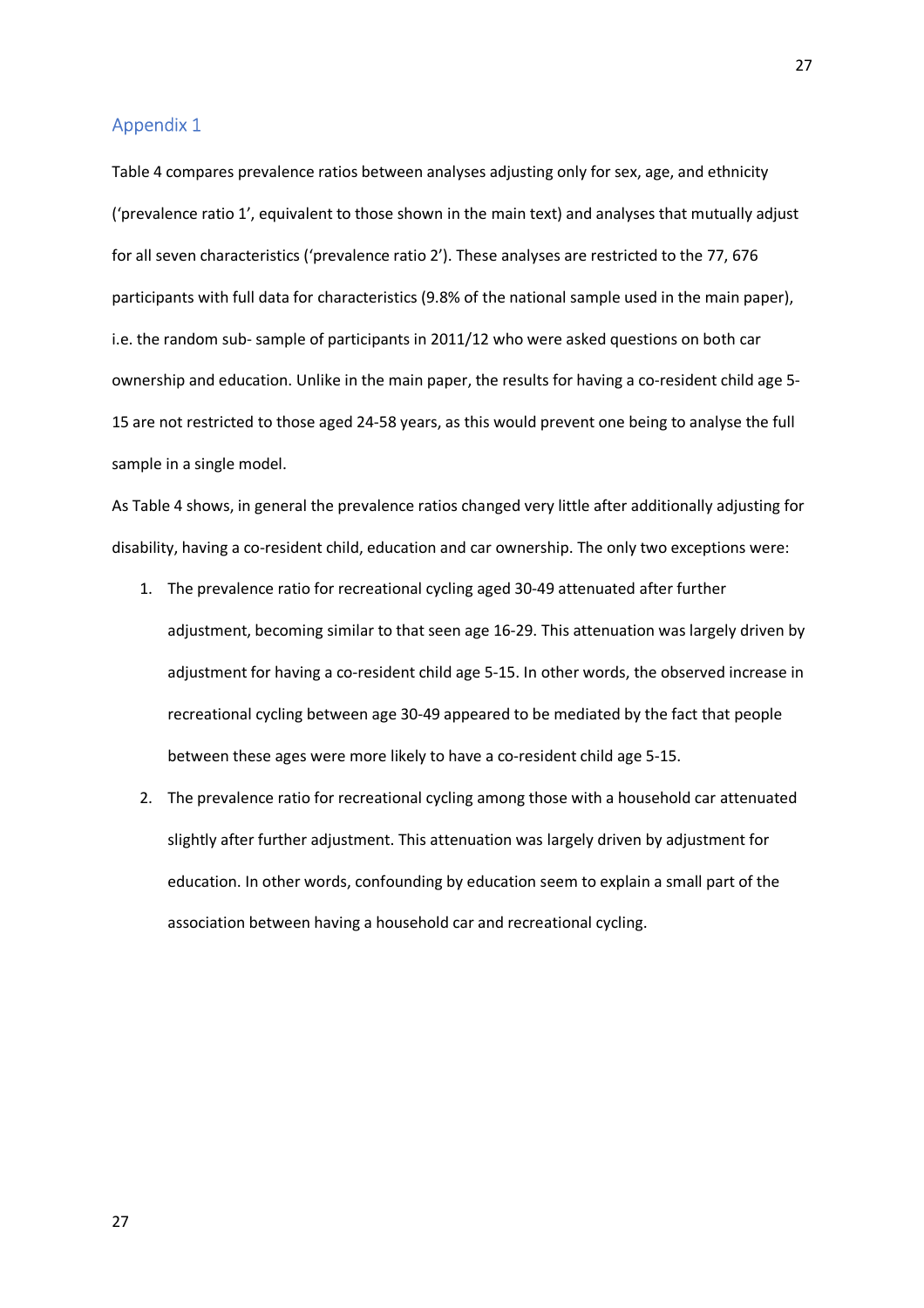|            |           | Any cycling in past 4 weeks |                  |                  | Any recreational cycling in past 4 | Any utility cycling in past 4 weeks |                  |
|------------|-----------|-----------------------------|------------------|------------------|------------------------------------|-------------------------------------|------------------|
|            |           |                             |                  | weeks            |                                    |                                     |                  |
|            |           | Prevalence                  | Prevalence ratio | Prevalence       | Prevalence ratio                   | Prevalence ratio                    | Prevalence ratio |
|            |           | ratio 1 (95% CI)            | 2 (95% CI)       | ratio 1 (95% CI) | 2 (95% CI)                         | 1 (95% CI)                          | 2 (95% CI)       |
| Sex        | Male      | $\mathbf{1}$                | $\mathbf{1}$     | $\mathbf{1}$     | $\mathbf{1}$                       | $\mathbf{1}$                        | $\mathbf{1}$     |
|            | Female    | 0.48(0.46, 0.51)            | 0.49(0.46, 0.51) | 0.50(0.47, 0.53) | 0.50(0.47, 0.54)                   | 0.42(0.39, 0.46)                    | 0.43(0.40, 0.47) |
| Age        | $16 - 29$ | $\mathbf{1}$                | $\mathbf{1}$     | $\mathbf{1}$     | $\mathbf{1}$                       | $\mathbf{1}$                        | $\mathbf{1}$     |
|            | 30-39     | 0.99(0.92, 1.07)            | 0.86(0.79, 0.93) | 1.07(0.97, 1.18) | 0.90(0.81, 0.99)                   | 0.88(0.79, 1.00)                    | 0.81(0.72, 0.92) |
|            | 40-49     | 1.02(0.95, 1.09)            | 0.89(0.83, 0.96) | 1.18(1.08, 1.29) | 0.99(0.90, 1.09)                   | 0.77(0.68, 0.86)                    | 0.74(0.66, 0.84) |
|            | 50-59     | 0.63(0.59, 0.69)            | 0.64(0.59, 0.69) | 0.68(0.62, 0.76) | 0.68(0.61, 0.75)                   | 0.55(0.49, 0.62)                    | 0.57(0.50, 0.64) |
|            | 60-69     | 0.45(0.41, 0.50)            | 0.49(0.45, 0.54) | 0.48(0.42, 0.54) | $0.52$ (0.46, 0.59)                | 0.38(0.33, 0.44)                    | 0.41(0.36, 0.48) |
|            | $70+$     | 0.20(0.17, 0.22)            | 0.24(0.21, 0.27) | 0.17(0.15, 0.20) | 0.22(0.19, 0.26)                   | 0.21(0.18, 0.24)                    | 0.23(0.19, 0.27) |
| Ethnicity  | White     | $\mathbf{1}$                | $\mathbf{1}$     | $\mathbf{1}$     | $\mathbf{1}$                       | $\mathbf{1}$                        | $\mathbf{1}$     |
|            | Non-white | 0.50(0.45, 0.57)            | 0.48(0.43, 0.54) | 0.45(0.39, 0.52) | 0.44(0.38, 0.51)                   | 0.58(0.49, 0.69)                    | 0.53(0.45, 0.62) |
| Disability | No        | $\mathbf{1}$                | $\mathbf{1}$     | $\mathbf{1}$     | $\mathbf{1}$                       | $\mathbf{1}$                        | $\mathbf{1}$     |
|            | Yes       | 0.54(0.48, 0.59)            | 0.56(0.50, 0.62) | 0.52(0.46, 0.59) | 0.55(0.49, 0.63)                   | 0.55(0.47, 0.65)                    | 0.55(0.47, 0.65) |

**Table 4: Cycling inequalities with respect demographic and socio-economic variables in the sub-sample with full data for characteristics (N=77,676)**